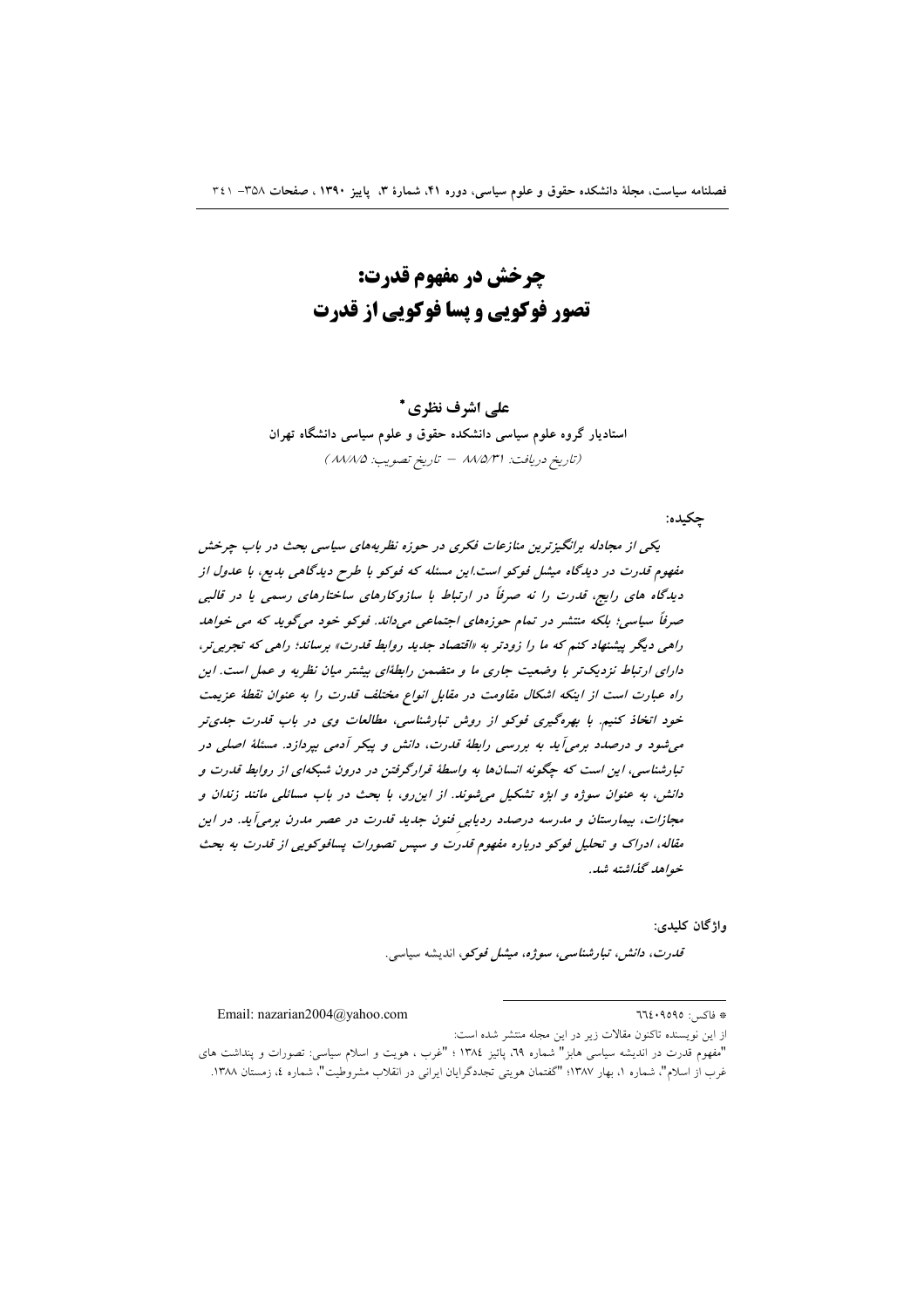### الف. مقدمه؛ تبيين پروژه فكرى فوكو

میشل فوکو(١٩٨٤–١٩٢٦) از جمله تأثیرگذارترین نظریهپردازان در نیمه دوم قرن بیستم است. از أنجا که فوکو دائم جهتگیری فکری خود را تغییر میداد و تحت تأثیر سنتهای فکری گوناگون قرار گرفت، به عنوان متفکری «کثیرالوجه» شناخته شده است. از این رو، فوکو را نمی توان متفکری با حوزهٔ علایق فکری خاص دانست و در نتیجه، افکار او را در زمینهای خاص مورد توجه قرار داد. در طول چهار دهه گذشته، تئوریپردازی میشل فوکو درباره ماهیت و عملکرد قدرت مناظرهها و مجادلههایی بیشمار را موجب شده است. بازتاب این مجادلات در رابطه با آن چه كه فوكو «تبارشناسي» (Genealogy) قدرت مى خواند، ارائه ديدگاهها و تحليلهايي است كه همچنان ادامه يافته است (Fraser, 1994: 133). فوكو با نگرش بدیع خود حوزهای از تحقیق و مسئلهپردازی را درباره ابعاد و زوایای قدرت گشود که می توان از آن به چرخشی جدی در مطالعه قدرت یاد کرد. پرسش اصلی فوکو در بحث در باب قدرت،این پرسش نبود که قدرت چیست؟ یا سازمان اصلی قدرت کدام است؟ یا این پرسش که قدرت چگونه در این یا آن نهاد عمل میکند؟ بلکه این پرسشها بود که خصیصه اصلی قدرت در جامعه امروزین چیست؟ چگونه ظاهر میشود؟ بر اساس چه عقلانیتی شکل میگیرد و انتشار می،یابد؟ تشخص، فردیت، ذهنیت و کردارهای ما چگونه تحت تأثیر قدرت شکل میگیرد؟

قرضیه مقاله حاضر این است که کانون توجه فوکو از پرسش در باب این که چه کسی قدرت را در دست دارد؟ به سمت پرسش درباره اشکال و گونههای قدرت و به خصوص اشکال و گونههایی از قدرت که افراد را طبقهبندی میکند، نشانهگذاری میکند، هویتی خاص می بخشد، قواعدی از حقیقت را بر آنها تحمیل میکند که باید پذیرفته شود و به طور کلی شکلی از قدرت که به سوژههای منفرد شکل میدهد، چرخش یافت.

فوکو نویسندهای اساننویس نیست؛ زیرا او به نحو مداوم جهت فکری خود را تغییر میدهد و در روششناسی بدیع او شاهد طرح مباحثی مهم و جدی هستیم که حوزههایی مختلف از تاریخ و فلسفه، تا جامعهشناسی و روانپزشکی را در بر میگیرد. «ریچارد برنشتاین» در توصیف فوکو می نویسد: «چنانکه خوانندگان آثار فوکو میدانند، نوشتههای او مملو از نکات بدیع و چرخشهای ناگهانی است. چنان به نظر می رسد که فوکو هر بار موضوعی تازه را مطرح کرده است و از نوشتههای پیشین خود فاصله گرفته است و در حال درک تجربههای یژوهشی جدید است. این یکی از دلایلی است که خواندن آثار فوکو جذاب، پریشانکننده و در عين حال خرسندكننده باشد» (Bernestein, 1991: 142).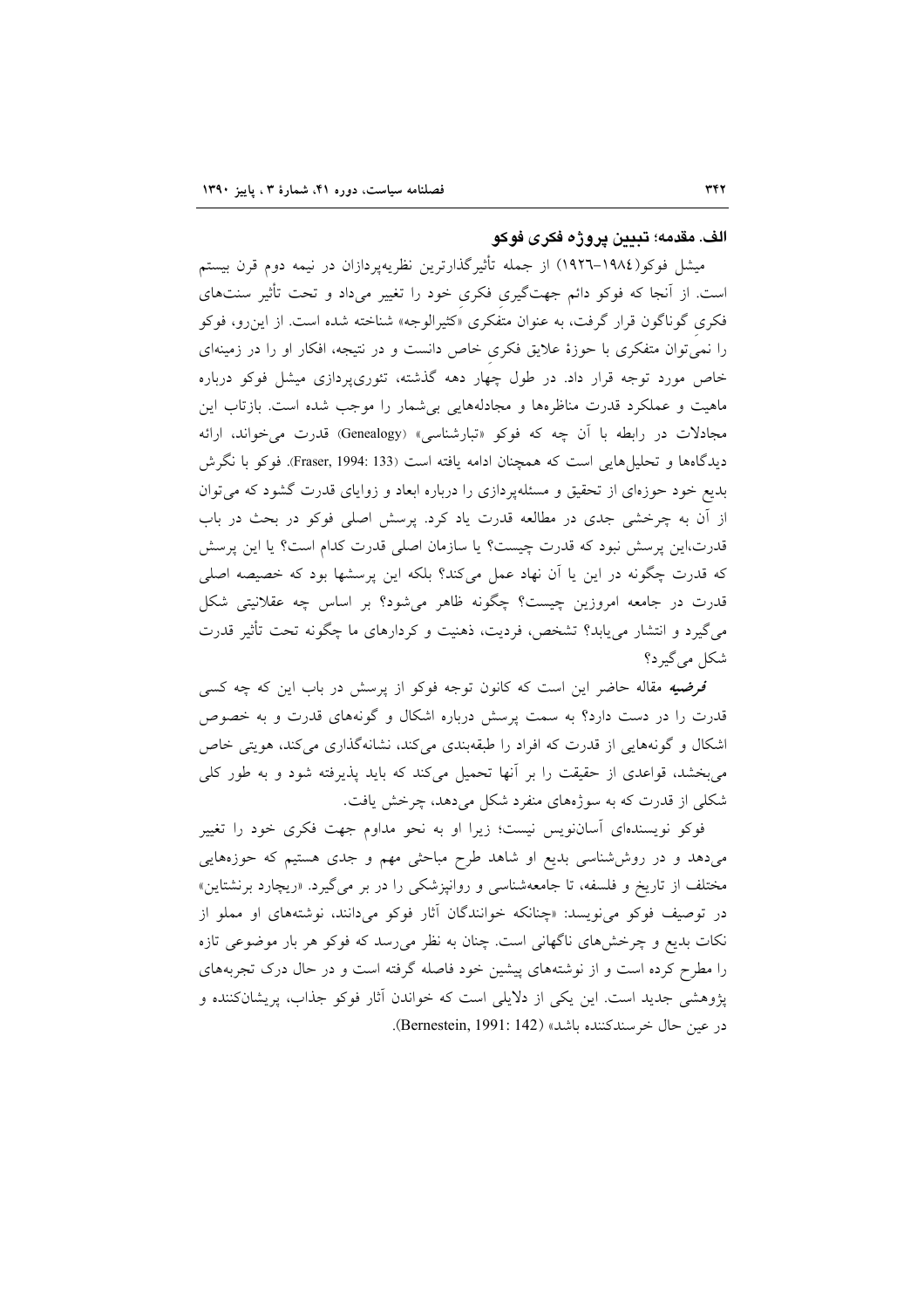## ب. تحليل روابط قدرت از منظر فوكو

در طول پنج دهه گذشته همواره مفهوم قدرت در ارتباط با مفاهیمی نظیر چگونگی رویارویی تصورات، نحوه برساخته شدن گفتمانهای علمی، چگونگی ظهور رژیمهای حقیقت (truth regime)، نحوه شکل گیری روندها، کنشها، موضوعات پژوهش، اشکال محدودیتهای سیاسی و اجتماعی، عملکرد اجبار و زور، کارکرد ایدئولوژی، ترس، سلامت، رنج؛ و در ارتباط با مسائلی نظیر قانون، حقوق، بهداشت، سلامت، رفاه، انضباط و خشونت مورد بحث قرار گرفته است (Barthes, 1977; Butler, 2004; Deleuze, 1995; Hall, 1997). با بهرهگیری فوکو از روش تبارشناسی که در حوزه روششناسی پساساختگرا قرار میگیرد، مطالعات وی درباره قدرت جدیتر میشود. درواقع، از اوایل دههٔ ۱۹۷۰، نگرش ساختگرایانهٔ فوکو با تأکید بر مفهوم گفتمان، جای خود را به روش «تبارشناسانه» (Genealogical) و بحث از «تکنولوژی بدن» ٌ و رابطهٔ أن با قدرت و دانش (به جای بحث از رابطهٔ ساختار و معنا در تحلیل گفتمانی) میدهد. به عبارتی، شاهد آن هستیم که علایق و دغدغههای فکری او از اواخر دههٔ ۱۹٦۰ و بطور دقیقتر پس از سرکوب جنبش دانشجویی در مه ۱۹۶۸، دچار تحولی اساسی می شود و در راستای «تحلیل روابط قدرت» تغییر می یابد. کتاب «مراقبت و تنبیه» که در آغاز دههٔ ۱۹۷۰ نوشته شد، حاصل توجه فوکو به قدرت در این مقطع است. مفهوم تبارشناسی در آثار متأخر فوکو و به طور مشخص از سال ۱۹۷۵، به عنوان یکی از بنیانهای معرفتشناسانهٔ تفکر وی، برگرفته از اندیشههای نیچه در کتاب «تبارشناسی اخلاق» است. تبارشناسی در تقابل در تقابل با روششناسی سنتی تاریخ بهکار میرود و هدف آن، ثبت و ضبط ویژگیهای یگانه و بی همتای وقایع و رویدادها است. تبارشناس خود را درگیر ارزیابی محتوای نظام دانش یا نظام اعتقادات نمی کند. در عوض، تبارشناس درگیر بررسی فرایندها، رویهها و دستگاههایی می کند که از طریق آنها حقیقت، دانش و اعتقادات تولید میشود که فوکو آن را «سیاست گفتمانی رژیم» (politics of the discoursive regime) می خواند (Fraser, 1994: 133). از دیدگاه تبارشناس، هیچگونه ماهیت ثابت یا قاعدهٔ بنیادین و یا غایتی متافیزیک وجود ندارد که موجب تداوم تاریخ شود، بلکه باید پیوسته شکافها، گسستها و جداییهایی را که در حوزههای گوناگون معرفتی وجود دارد، جستجو کرد. تبارشناس، «رویدادها را همان جایی میجوید که کمتر از هر جای دیگر، انتظارشان میرود و در همان چیزی میجوید که بدون تاریخ شمرده میشود [یعنی در] احساسها، عشق، وجدان، غريزهها. بازگشت اين رويدادها را ضبط مي كند [ البته] نه براى

۱. تکنولوژی بدن به معنای تکنیک (عملی) خاص است که سوژهها براساس آن، خود را به عنوان سوژه و ابژهٔ نظام قدرت تلقی میکنند. در ادامه، به تفصیل در اینباره سخن خواهیم گفت.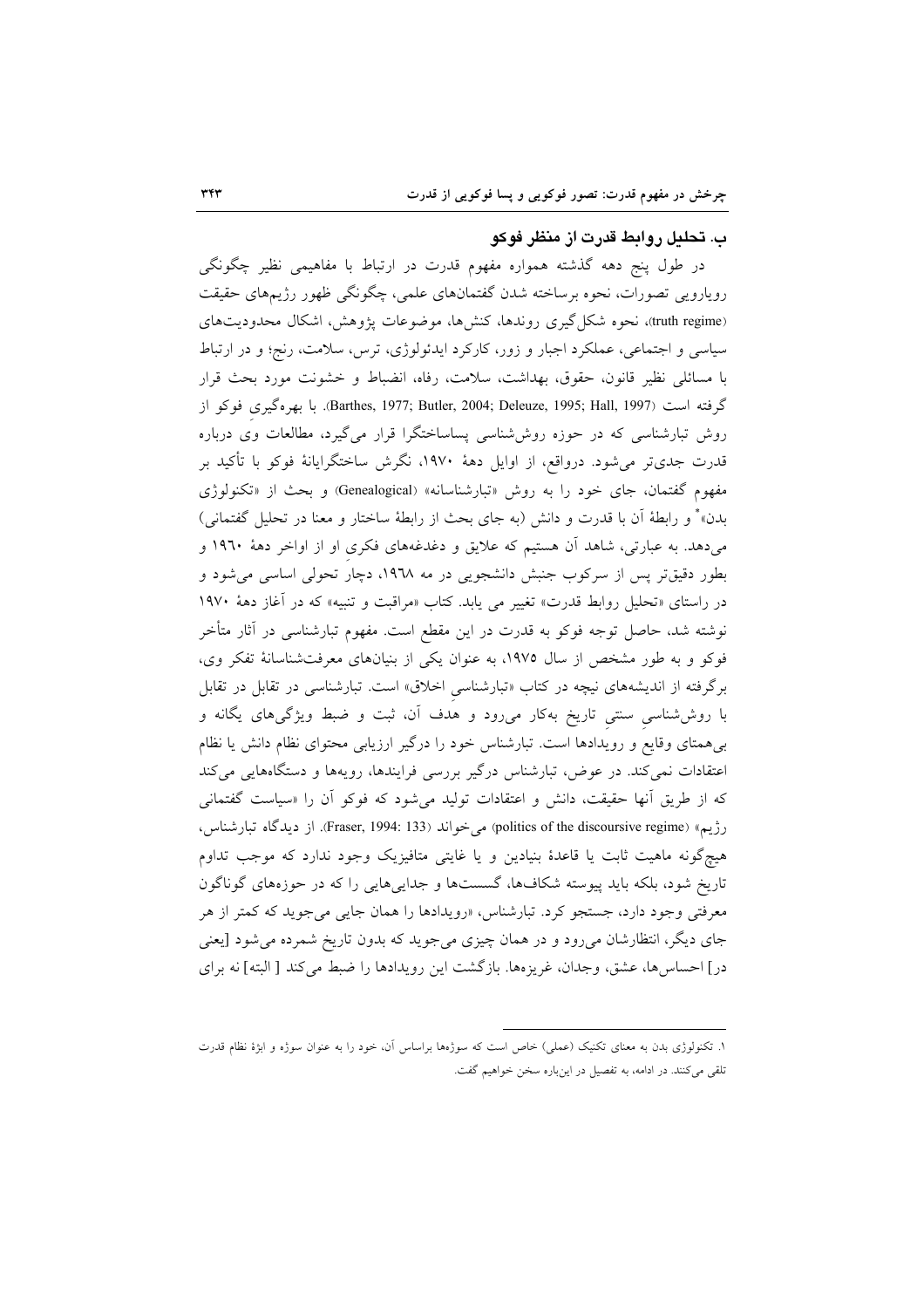اّنکه منحنی تدریجی تکاملشان را ترسیم کند؛ بلکه برای اّنکه صحنههایی متفاوت بازیابد که این رویدادها در آن، نقشهایی متفاوت ایفا کردهاند» (فوکو، ۱۳۸۱: ۳۷٤)

شایسته است به این نکته توجه شود که دیدگاه فوکو در بارهٔ قدرت، در چارچوب نظریهای خاص، که توصیفی فارغ از متن، غیرتاریخی و عینی عرضه بدارد؛ مطرح نمی شود. بلکه وی درصدد بر میآید به تحلیل منظم روابط قدرت یا به گفتهٔ خودش «تحلیلات قدرت» (Analytics of power)بیردازد. به اعتقاد او، «اگر بکوشیم نظریهای دربارهٔ قدرت برپا سازیم، در آن صورت همواره مجبور خواهیم بود که آن [قدرت] را به عنوان پدیدهای که در مکان و زمانی خاص پدید می آید، در نظر بگیریم» (دریفوس: ۳۱۱). پیامد این امر، درانداختن نظریههایی کلی و ارائهٔ تبیینی یکدست و یکپارچه از قدرت است که با روش تبارشناسانهٔ فوکو (که بر تحلیل کردارها به صورتی خاص و توجه به متن فرهنگی کردارهای انجامشده مبتنی است) در تقابل است. فوکو با بهرهگیری از روش تبارشناسی چشماندازی جدیدی در ارتباط با تحلیل هویت و قدرت میگشاید که بر اساس آن قدرت به صورت پراکنده (dispersed)، نامتعیّن، چندچهره، تولیدکننده، دارای اشکال گوناگون و به عنوان شبکهای از روابط است که در تمام نقاط جامعه پراکنده شده است (See: Conner, 1997).

فوكو در ابتدا، تحليل روابط قدرت را مستلزم اثبات چند نكته مى داند:

١- نظام تمايزهايي نظير شئون و امتيازات سنتي، تمايزهاي ايجاد شده بوسيله قانون، زبان و فرهنگ، که به فرد امکان میدهد تا به نحوی بر اعمال دیگران تأثیر بگذارد.

٢- انواع اهداف و مقاصدى كه اعمالكنندگان قدرت تعقيب مى كنند نظير حفظ امتيازات، انباشت سود و ....

٣- وسایل برقراری روابط قدرت: برحسب اینکه أیا قدرت به واسطهٔ تهدید کاربرد وسایل قوهٔ قهریه به واسطهٔ اثرات ترغیبی کلام، با کاربرد وسایل کموبیش پیچیدهٔ کنترل یا کاربرد سیستمهای مراقبتی با بکارگیری بایگانیها، به موجب قواعدی که آشکار یا ضمنی، ثابت یا قابلتغییر هستند، با کاربرد وسایل تکنولوژیک برای اجرای همهٔ اینها، و یا بدون کاربرد این وسايل اجرا مي شود.

٤- اشكال نهادمندي: اين اشكال ممكن است گرايشهاي سنتي، ساختارهاي حقوقي و پدیدههای مربوط به رسوم و شیوههای رایج را با هم درآمیزند (مانند نهاد خانواده). همچنین ممکن است به شکل چارچوبی بسته ظاهر شوند که دارای کانونهای دقیق، قواعد و ساختارهای سلسلهمراتبی و شخصی و استقلال نسبی در عملکرد هستند. به علاوه این اشکال، ممکن است عبارت از نظامهایی بسیار پیچیده باشند که واجد دستگاههایی چندگانه (نظیر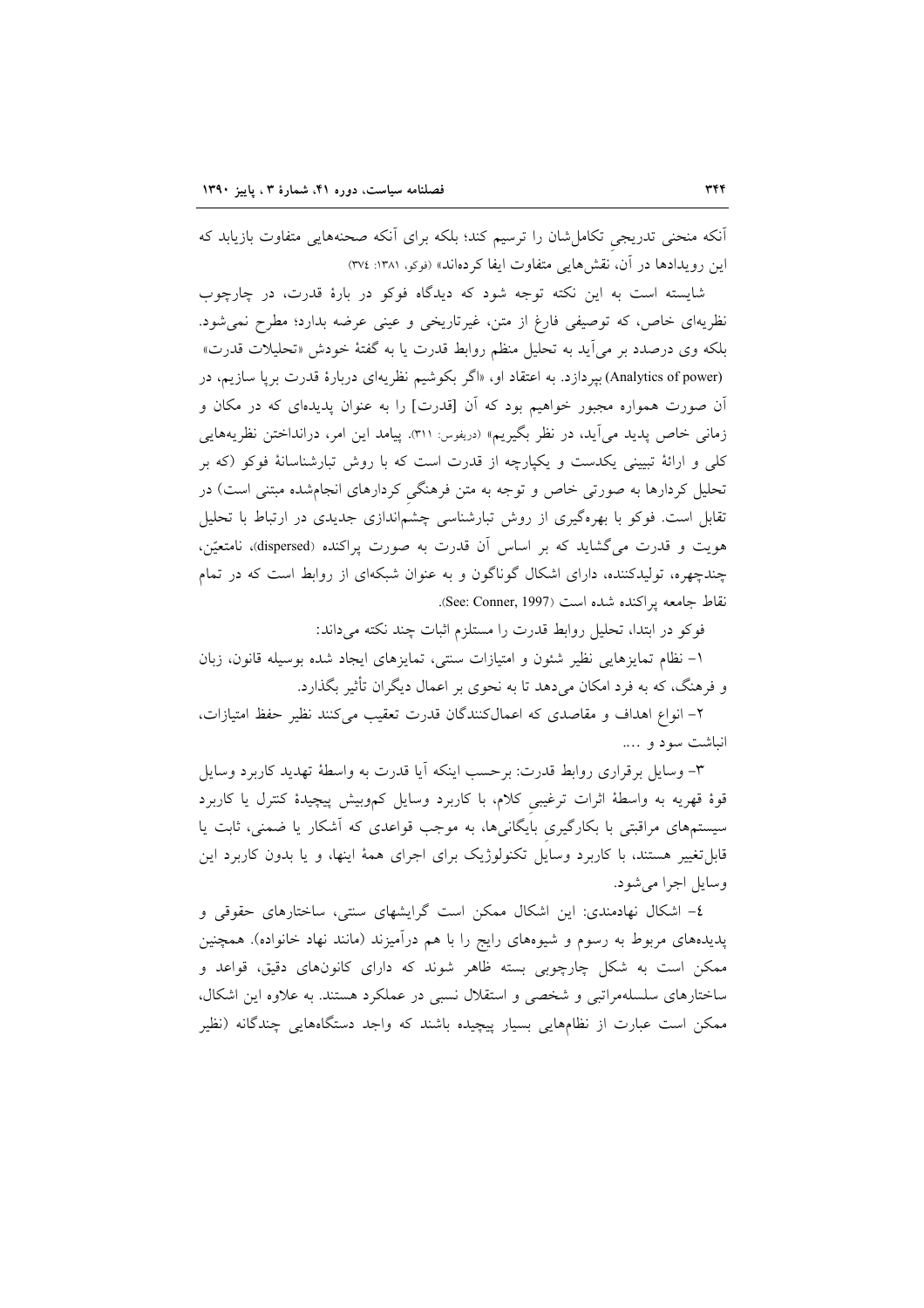دولت) است و کارویژهٔ آن، اعمال سیطره بر همهٔ امور، ایجاد نظم و مراقبت سراسری، اعمال تنظیم و نظارت و تا اندازهای هم توزیع همهٔ روابط قدرت در درون نظام اجتماعی است.

٥- درجات عقلانی شدن: اجرای روابط قدرت به عنوان عمل در حوزهای از امکانات، ممکن است به نسبت تأثیرگذاری ابزارها و قطعیت نتایج آنها و نیز به نسبت هزینهٔ احتمالی (خواه هزینهٔ اقتصادی وسایل مورد استفاده و یا هزینه به مفهوم مقاومتی که برانگیخته می شود) ييچيدەتر شود.

در تحلیل فوکو، سه نگرش رایج در باره قدرت مورد نقد قرار میگیرد: مدل حاکمیت محور، مدل کالایی، مدل سرکوبگر. این سه مدل به نحو جدی از یکدیگر منفک نیستند؛ و نه تنها به یکدیگر تنیدهاند، بلکه هر یک عناصری متفاوت از قدرت را بیان میکنند. مدل حاکمیت محور که رایج ترین تصور سیاسی از قدرت است برای فهم قدرت به منابع شناخته شده قدرت و تعابیر حاکم و تحت حاکمیت یا اَن چه که در فرمول،بندی «لنین»، «انجام اَنچه که برای اوست» توجه دارد. مدل کالایی که مبین درکی اقتصادی از قدرت است، به تحرک و گردش قدرت در قالب مادی آن و به صورت کالایی اشاره دارد. مدل سرکوبگر که بیشتر رهیافتی روانشناختی دارد نیز به ماهیت کنش و عملکرد قدرت و وجوه سرکوبگرانه و محدودیتساز آن توجه دارد. مدل حاکمیتمحور قدرت را بر اساس قانون و حقوق؛ مدل کالایی بر اساس هزینههای اجتنابناپذیر؛ و مدل سرکوبگر بر اساس عملکرد قدرت که صرفاً منفی، سرکوبگر و محدویتزا تلقی میشود، ارزیابی میکند. آلترناتیو فوکو در راستای فهم قدرت نیازمند آن چیزاست که «تحلیلات» قدرت دانسته می شود و مبتنی بر درک وجه تولیدی قدرت، تنظیمکنندگی آن و ماهیت غیرمتمرکز یا شبکهای و پراکنده آن در تمام جامعه است (Foucault, 1980: 88-107).

## نسبت قدرت و آزادی

در دیدگاه فوکو، بین قدرت و أزادی رابطهٔ نزدیکی وجود دارد و روابط قدرت به مثابه بازیهای استراتژیک میان افراد و آزادی است که علی رغم تاثیرپذیری از قدرت، می توانند بر اعمال دیگران تاثیر بگذارند. به زعم وی، قدرت صرفاً بر افراد آزاد، یعنی کسانی که در موضع انتخاب قرار دارند، اعمال میشود؛ زیرا هدفش نفوذ بر گزینشهای انسان و شکل دادن به اعمال اوست (Dryzek and Others, 2006: 70). از این رو، نمی توان رابطهٔ بنده و ارباب را رابطهٔ قدرت دانست؛ بلکه در اینجا نوعی رابطهٔ اجبار جسمانی برقرار است که بیشتر با مفهوم سلطه سنخیت دارد. فوکو با تمایزبخشی میان دو مفهوم قدرت و سلطه، معتقد است که سلطه به روابط نامتقارن قدرت اشاره دارد که در آن، اشخاص تابع به دلیل محدود شدن حاشیهٔ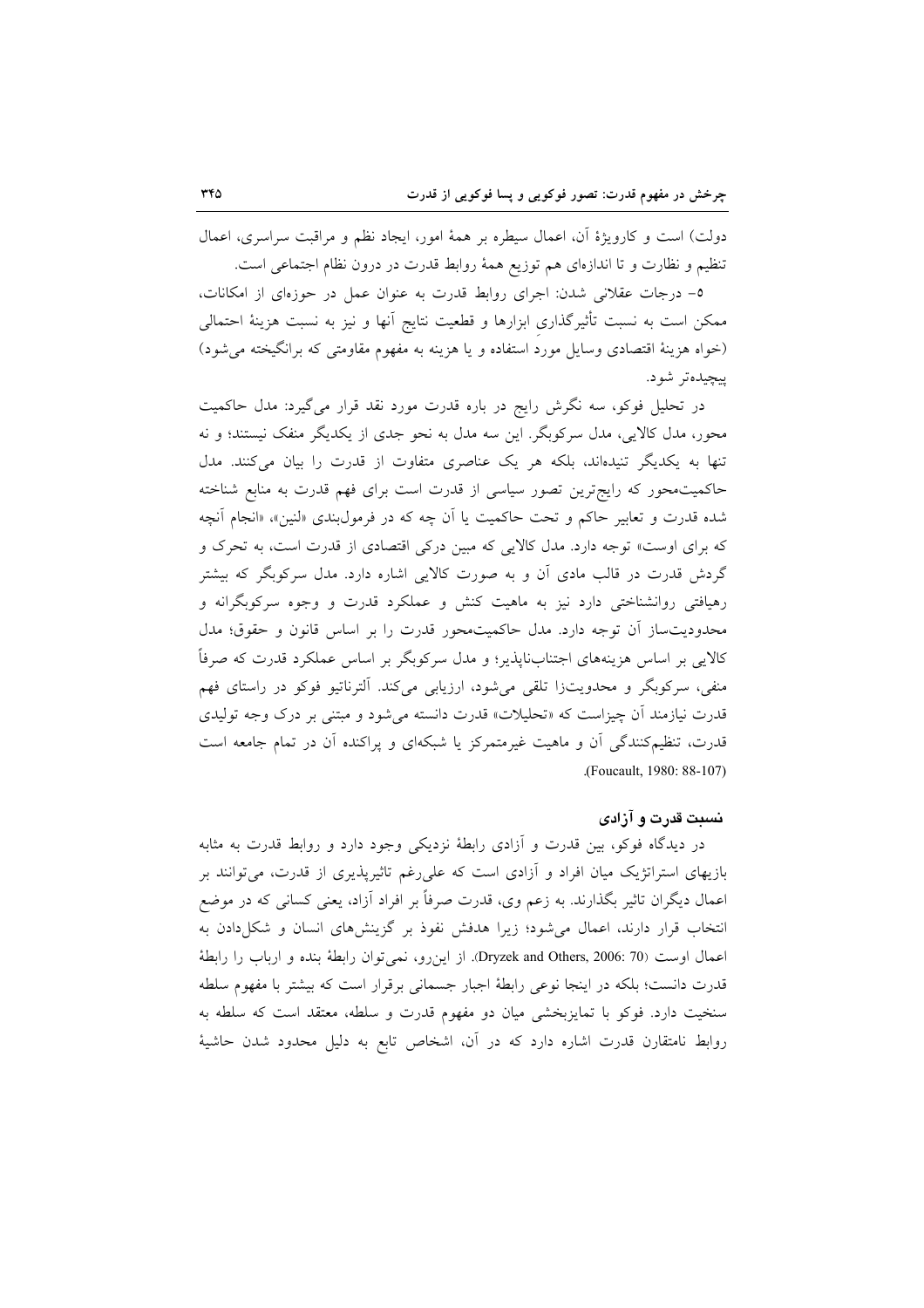آزادیشان (بوسیله تأثیرات قدرت)، فضایبی اندک برای مانور دارند؛ اما قدرت به روابطی اشاره دارد که منعطف، چندجانبه، متحرک و قابل مقاومت است. فوکو در ادامه با پیوند قائل شدن میان قدرت و آزادی، روابط قدرت را متمایز از روابط خشونتآمیز میداند. او رابطهٔ خشونت را متضمن اعمال زور بر بدن یا اشیاء به صورت مستقیم و بلاواسطه میداند که در نهایت فرد را وادار به تسليم مي كند و خصلتي ويرانكننده و منفعل كننده دارد. در حاليكه وجود رابطة قدرت به معنای نفی و انکار آزادی نیست؛ بلکه مبتنی بر نوعی «راهبرد» یا «استراتژی» است که بر اساس آن، دیگران برحسب تکنیکهای خاص قدرت هدایت می شوند و «متضمن حوزهٔ ای كامل از ياسخها، واكنشها، نتايج و تدابير ممكنه است» (دريفوس: ٣٥٨). در اين تعبير، قدرت نه صرفاً در چارچوب اعمال آن بلکه حتی به واسطه هنجارهایی خاص که از طریق سکوت، فضاهای خالی و شکل دادن به تصورات و واژهگان خودمان بیان می شود نیز بازتاب پیدا می کند. در نتیجه به زعم فوکو، قدرت و آزادی نه در مواجههٔ با هم، بلکه در ارتباط با هم عمل می کنند. این تلقی از قدرت، در برابر تعاریف ارائهشده از سوی متفکرین مدرن (نظیر ماکیاول، هابز، مارکس، وبر) قرار میگیرد که بر اساس آن، قدرت به عنوان تقویتکنندهٔ تواناییهای یکی از بازیگران، آنها را در موضعی قرار میداد که در جهت تغییر رفتار تابعان، حدی بر آزادي هاي آنها بگذارند.

### قدرت به مثابه امری ارتباطی

فوکو، قدرت را نه به مثابه ساختار و نهاد، بلکه به مثابه «رابطهٔ بین نیروها» مورد توجه قرار میدهد. قدرت در این معنا محدود به رابطهٔ حاکم و رعیت یا بازتابیافته در ساختارها و نهادهایی متمرکز و محدود نظیر دولت و احزاب نیست. از نظر وی برداشت حقوقی– فلسفی از قدرت و تبیین قدرت در ارتباط با نهادهایی نظیر پادشاه و دولت، ریشه در نگرش مدرن دارد و باعث شگفتی است که اگر مفهوم مدرن قدرت با نهاد پادشاهی و دولت پیوند نداشته باشد. به تعبیر وی، «نظریهٔ سیاسی مدرن هرگز دست از سر پادشاه بر نداشته است » (کلگ، ۱۳۸۰: ٨٩٪. فوکو بر این باور است که دولت صرفاً نهادی است که در آن، قدرت در شکل نهایی خود قابل مشاهده است؛ اما قدرت عمیقاً ریشه در شبکهٔ جامعه دارد و می توان آن را در تمامی عرصههای اجتماع و روابط انسانی (روابط پزشک و بیمار، معلم و شاگرد و حتی روابط عاشقانه) مورد ملاحظه قرار داد. از این رو، نباید منشاء روابط قدرت را در نهادها جستجو کرد؛ زیرا باعث توضیح قدرت بوسیله قدرت می شود و روابط قدرت را صرفاً به صورت اشکال قانوني يا مبتني بر اجبار أن محدود مي كند.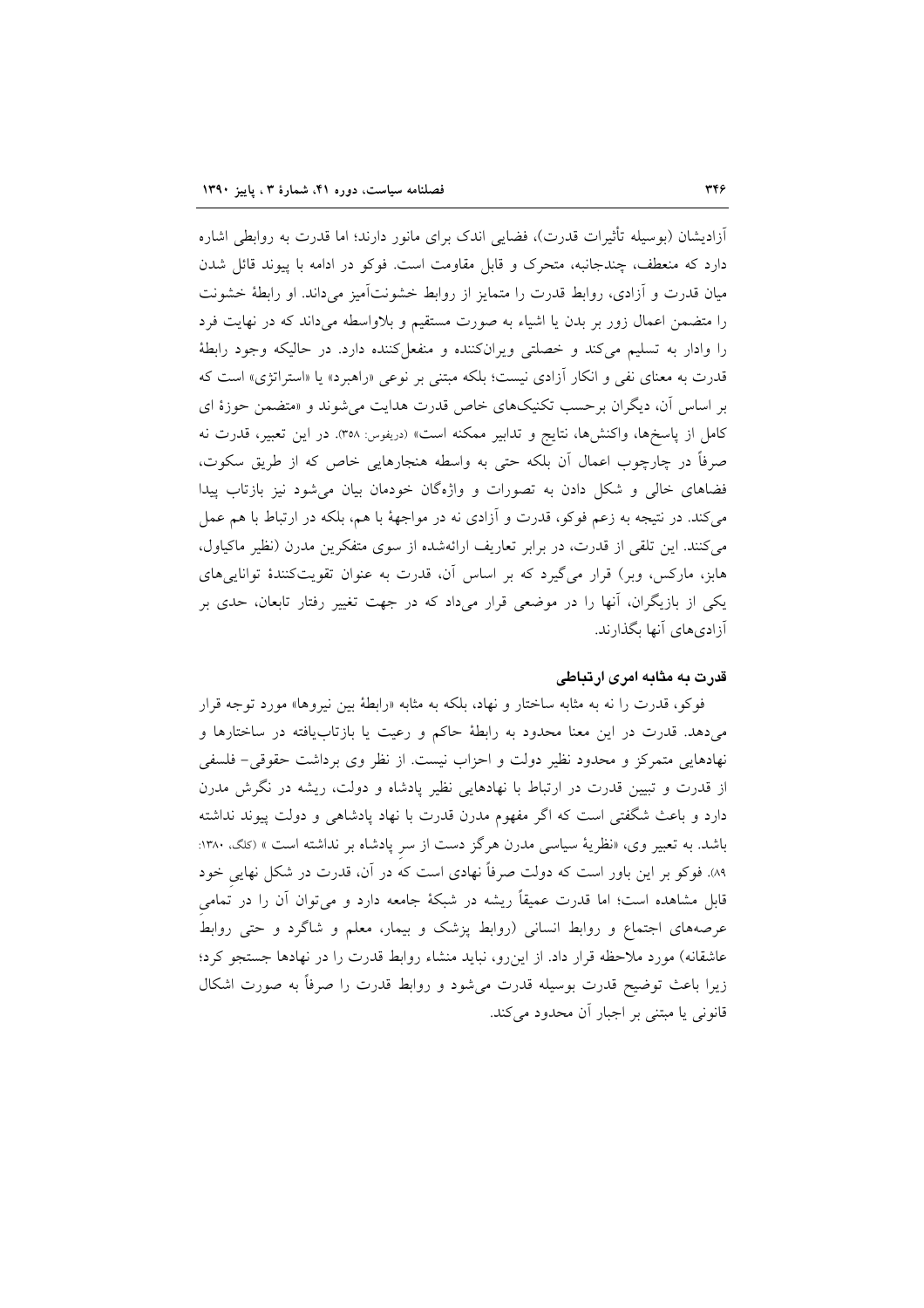ریشههای قدرت را باید در تارویود جامعه جُست، نه اینکه آن را به مثابه پدیدهای عارضی، همانند زائدهای بر پیکرهٔ جامعه پنداشت که باید محو و نابود شود. در نتیجه، سخن گفتن از جامعهٔ فاقد روابط قدرت، صرفاً در انتزاع امکانپذیر و قابل تصور است. در نگرش فوکویی، قدرت نه در اشکال رسمی و نهادینهٔ آن، بلکه در «نقاط انتهایی» اعمال آن، یعنی در سطح روابط انسانی و جایی که قدرت سرشت قانونی کمتر دارد، مورد توجه قرار میگیرد. فوکو با چرخش در نوع مطالعه قدرت، درصدد مورد توجه قرار دادن چگونگی قبضه یا تصاحب قدرت بر نمیٍآید؛ بلکه چگونگی اعمال، اجرا و اثرات أن را در ارتباط مستقیم و بلاواسطه با آنچه که میتوانیم آن را «سوژه» یا «ابژه» قدرت بنامیم، مورد توجه قرار میدهد. او در اینباره میگوید: «موضوع اصلی من در تحقیقاتم، قدرت نیست، بلکه چگونگی ساختهشدن انسان به عنوان سوژه است» (Smart: 91). \* فوكو شكل گيري پديدههايي مانند جنسيت (Sexuality)را صرفاً كارماية طبيعي انسان براي توليد مثل يا كسب لذت نميداند، بلكه آن را به عنوان منظومهای از گفتارها و رفتارها میداند که اَدمیان (افراد) را در چنبر مناسبات قدرت قرار میدهد. به عبارتی، «جنسیت عبارت است از راهبردی در جهت اداره، تولید و نظارت بر اندام آدمیان و مناسبات اجتماعی آنها» (ضمیران، ۱۳۷۹: ٦٣).

تحلیل فوکو از قدرت بر مطالعهٔ شیوهها (تکنیکها) و تاکتیکهای قدرت و نحوهٔ عملکرد آن استوار است. بر پایهٔ چنین تحلیلی، قدرت باید به عنوان چیزی تلقی شود که دَوَران میکند یا شاید به عنوان چیزی که فقط به شکل زنجیرهای عمل میکند، هرگز در جایی متمرکز نمیشود، در دست کسی قرار نمیگیرد و نمیتوان آن را به عنوان کالا یا بخشی از دارایی تصاحب کرد. «قدرت در همهجا هست، نه به خاطر اینکه همه چیز را در برمیگیرد؛ بلکه از اینرو که از هرجایی نشأت میگیرد و از پایین به بالا میجوشد» (Sheridan, 1980: 85-6). فوکو در این باره می گوید: «به حضور ثابت حقیقت یا خود قدرت توجه نکنید، بلکه آن را همچون راهبردی تصور کنید که به موجب آن میٍتوانید ببینید که تأثیرات سلطهآمیز آن استراتژی نه بازیابی حقیقت بلکه به گرایش ها، حرکتها، تاکتیکها، ابزارها و کارکردهای قدرت نسبت داده میشوند. باید در آن استراتژی، شبکهای از روابط [قدرت] را کشف کرد که دائماً در حال تنش و فعالیت هستند» (دریفوس و رابینو: ۲۰۹).

از این منظر، قدرت بیشتر عمل می کند تا اینکه در اختیار کسی باشد و یا امتیازی برای طبقهٔ حاکمه محسوب شود. قدرت در بردارندهٔ مجموعهای از موقعیتهای راهبردی است که

۱. در منظومهٔ فکری فوکو، واژهٔ سوژه دو معنا دارد: « یکی به معنای مُنقاد دیگری بودن به موجب کنترل و وابستگی؛ و دیگری به معنی مقید به هویت خود بودن به واسطهٔ آگاهی یا خودشناسی. هردو معنی، حاکی از وجود نوعی قدرت هستند که منقاد و مسخر كننده است ».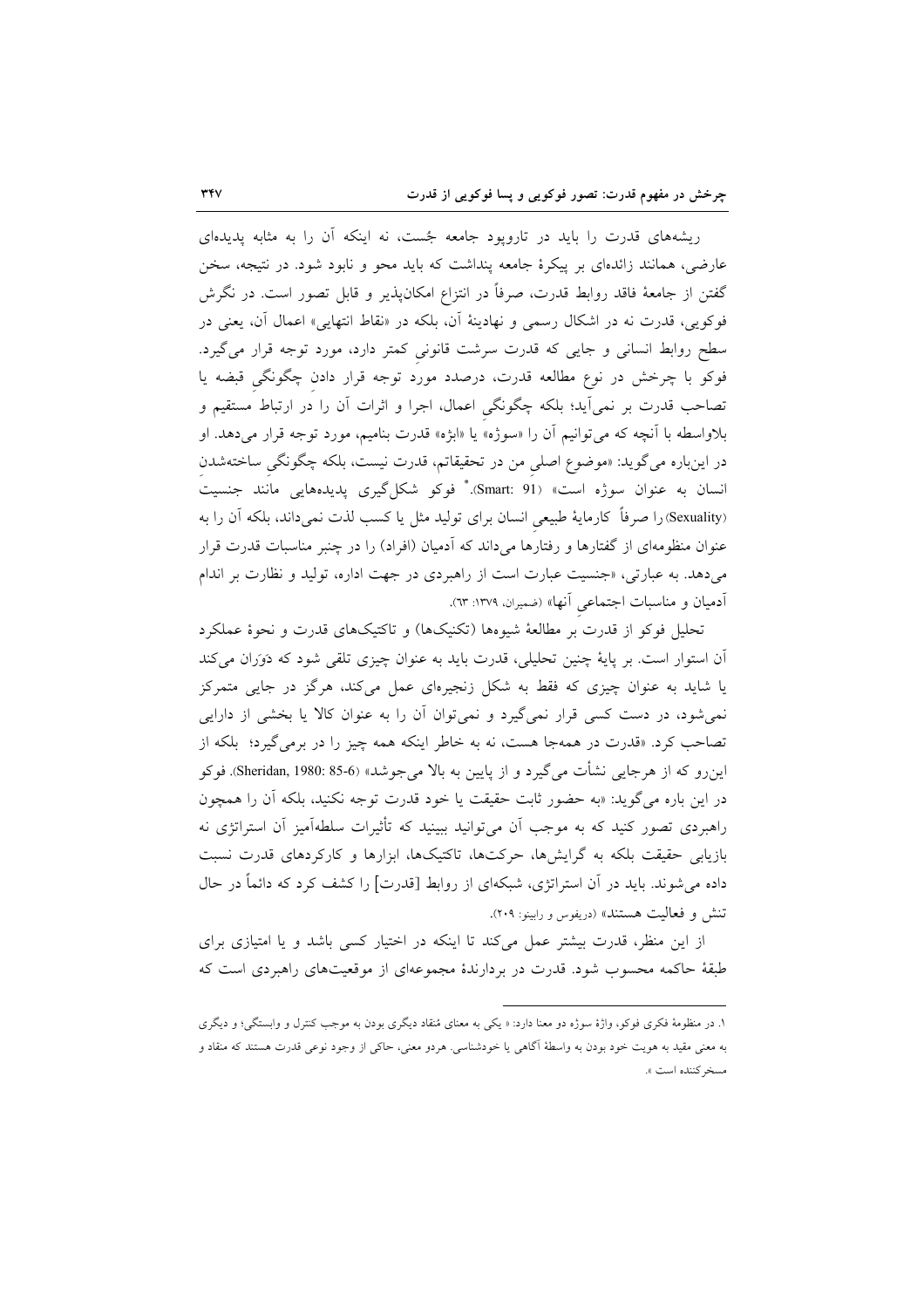در سرتاسر نظام اجتماعی در حال اجراست. هرگز به صورت جامع و جهانشمول ظاهر نمي شود و تنها در نقاط اعمال به صورت «خُرِد» ظاهر مي شود. در اينجا، قدرت امري مطلق نیست؛ بلکه صرفاً مجموعهای از شبکهها و مجموعههای متداخل است. در نتیجه، دیگر نمی توان کلیتی واحد برای قدرت قائل شد؛ بلکه ما با وجوه گوناگون قدرت در اشکال محلی، متغیر و در یک کلام «میکروفیزیک قدرت» مواجهیم. در این تصور، قدرت به شکلهای متفاوت در موقعیتها و فضاهای گوناگون وجود دارد و هر یک از این موقعیتها و فضاها، تاریخ ویژه و شیوههای مربوط به خود را دارند.

قدرت در این معنا هیچگونه محتوای جوهری ندارد و به جای آنکه چیزی باشد که به تصاحب درآید و متمرکز شود؛ نوعی فناوری است که در ارتباط با دانش عهدهدار نقشی انضباطی است و در چارچوب نهادهایی مانند زندان، بیمارستان، کارخانه، دانشگاه و سربازخانه بر مبنای تکنیکهای مراقبت و تنبیه عمل میکند. البته باید به این نکته نیز توجه شود که در اشکال اعمال قدرت نیز تحولاتی رُخ داده است. در این تحول، قدرت نخست در طی قرون هفدهم و هیجدهم از شکل حاکمیت، دولت و سرکوب، به شکل قدرت مشرف بر حیات (Biopower) درآمد و در سدهٔ نوزدهم به شکل آناتومی سیاسی بدن (با تأکید بر بهکارگیری تکنولوژی انضباطی) ظاهرشد. فوکو با اشاره به دوشکل فردی و اجتماعی قدرت مشرف بر حیات می نویسد: «یکی از این قطبها-که به نظر می رسد نخست شکل گرفته باشد- متمرکز بر بدن به عنوان ماشین است؛ آن را تنظیم میکند، تواناییهای آن را به حداکثر می رساند و به طور هم زمان سودمندی و تعلیمپذیری آن را افزایش میدهد. جملگی اینها از طریق فرایندهای قدرت که انضباط را شکل میدهد، تضمین میشود. دوم، قطبی که بعداً شکل گرفته است و بر اجزاء بدن تمرکز دارد، بدنی که آکنده از نیروهای معطوف به زندگی است و به عنوان مبنای فرایندهای زیستشناختی مورد بهرهبرداری قرار گرفته است؛ تولد و مرگ، میزان سلامتی و رفاه، امید به زندگی و افزایش عمر که در شرایط مختلف و میتواند متأثر از سیاستهای زيستي اتخاذ شده در ارتباط با مردم بسيار متغير باشد» (Luke, 1990: 242).

برای فوکو، اعمال قدرت بر بدن انسانها و سازماندهی پیکره عمومی از نشانههای ييشرفت مدرنيته است. در جامعه مدرن غربي، اعمال انضباط بر بدن و ساماندهي جمعيت، تشکیل دهنده دو قطب در باره آن چیزی است که سازماندهی قدرت بر زندگی بوسیله آن شکل یافته است (242 :Luke, 1990). در مقطع اخیر، شاهد ظهور یکی از تکنیکهای اصلی قدرت مدرن جهت نظارت و مراقبت مستمر بر تابعین هستیم که از أن به «تکنیک معکوسسازی رؤیتپذیری» تعبیر میشود. بدین معنا که «در حالیکه در نظامهای سلطنتی،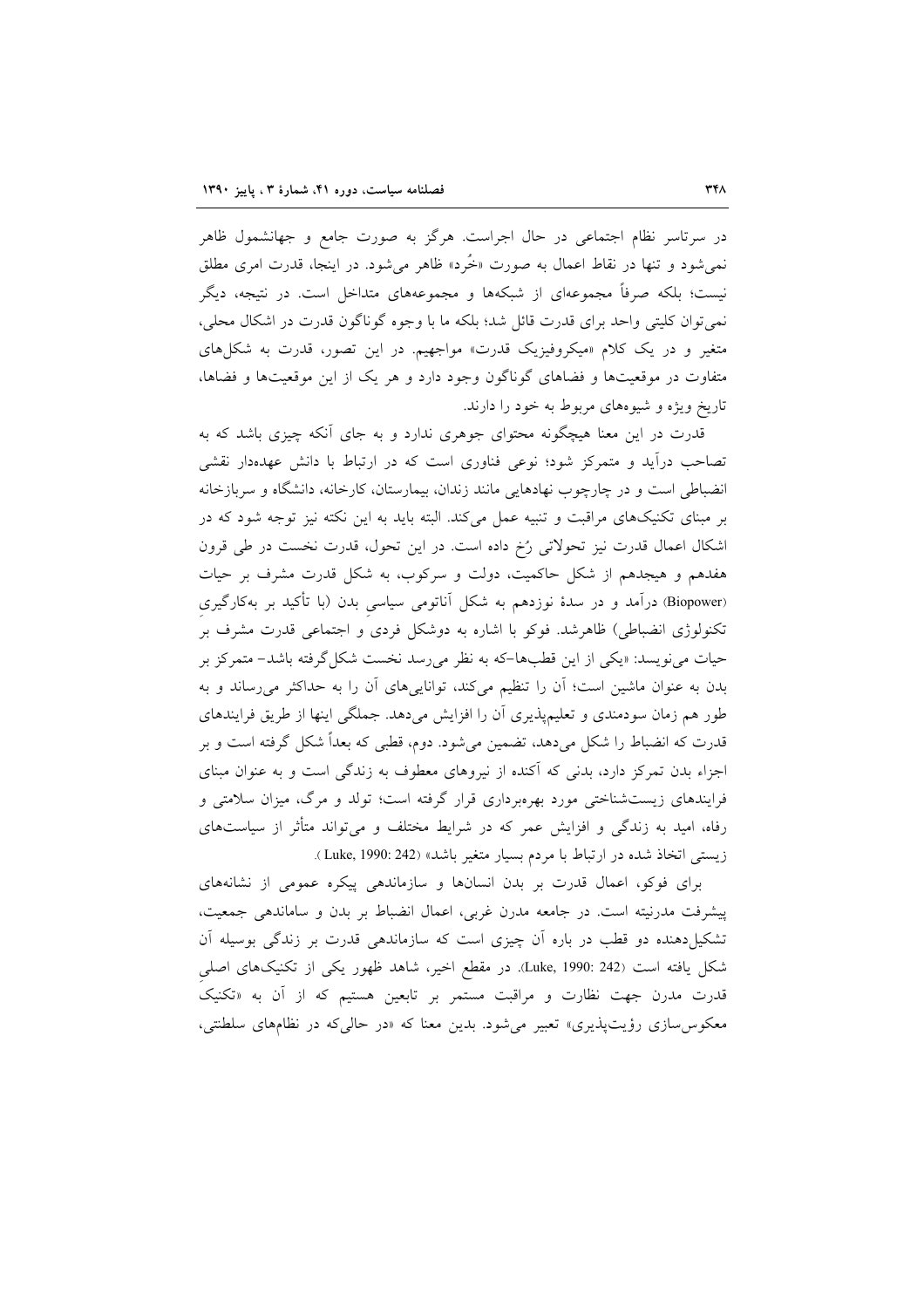پادشاه از بیشترین رؤیتپذیری برخوردار بود؛ در تحت نهادهای قدرت مشرف بر حیات، کسانیکه باید مورد انضباط قرار گیرند به رؤیت پذیر ترین افراد تبدیل می شوند» (دریفوس:۳۲۰).

به اعتقاد فوکو، بهنجارسازی، مراقبت و تنبیه در اشکال گذشتهٔ خود به صورت شکنجه و نمایشهای عمومی (اعدام در ملاء عام) صورت میگرفت. اما در عصر حاضر، نوعی جابجایی در عرصهٔ قدرت رُخ داده است که بر اساس آن، قدرت بر روح و روان و فکر و ذهن افراد اعمال می شود. فوکو این تحول در نحوهٔ اعمال قدرت را در ارتباط با گذار از «جامعهٔ نمایشی» به «جامعهٔ مبتنی بر مراقبت» توضیح میدهد و چنین می نویسد: «جامعهٔ ما، جامعهٔ [مبتنی بر] نمايش نيست؛ [بلكه] جامعهٔ [ مبتنىبر] مراقبت است، در زير سطح تصويرها، بدنها عميقاً در محاصره هستند» (فوکو، ۱۳۷۸: ۲۷۰).

به طور کلی، با استقرار نوعی مراقبت و تنبیه مستمر و تکنیکهای انضباطی که مبتنی بر محصورسازی و سازوکارهای بی نهایت تعمیمپذیر«سراسربینی» است، می توان از شکل گیری جامعهٔ انضباطی سخن گفت که در آن، تأثیرات قدرت تا ظریفترین و دورترین زوایای زندگی آدمی نفوذ میکند. در نتیجهٔ ظهور چنین شکلی از قدرت، این نیاز احساس شد که بدن به نحو دقیقتر شناخته شود و با فهمیدن نحوهٔ کارکرد آن، به نحو مؤثرتر تحت انقیاد قرار گیرد. این بنیانهای سلطه که مبتنی بر دانش و نوعی خصلت تأدیبی است؛ «تکنولوژی سیاسی<sub>،</sub> بدن» خوانده می شود که در آن، بدن مستقیماً در حوزهٔ سیاسی قرار می گیرد و «مناسبات قدرت، بر بدن چنگالی بی واسطه میگشاید؛ آن را محاصره میکند؛ بر آن داغ میکوبد؛ آن را رام و تربیت میکند، تعذیبش میکند و ملزم به انجام کارهایی میکند و به اجرای مراسمی وادارش مي كند»(فوكو: ٣٧). در نتيجه، انسان به عنوان فاعل دانايي، موضوع / محصول همين سلطه/مشاهده دانسته می شود (Sheridan: 85-6).

### قدرت/دانش

بر خلاف تئوریهای مدرن که دانش به عنوان حوزمای بیطرفانه و بیرون از تأثیر و تأثرات قدرت (یوزیتیویسم) یا به عنوان حوزهای تحریف کننده و واجد آگاهی کاذب (مارکسیسم) دانسته می شد، فوکو تأکید می کند که دانش از رژیمهای قدرت غیر قابل انفکاک است و روابط قدرت در چارچوب کنشهای انضباطی، تکنولوژیهای طرد، انطباق، منفعلسازی، نظارت و بهنجارسازی خود را نشان میدهد. شهروندان و اتباع در فرایند هویتسازی هم به عنوان سوژه و هم به عنوان موضوع دانش هستند و به صورت ایجابی در چارچوب «سازوکارهای دانش انضباطي» شكل مي يابند و موجوديت و خودآگاهي آنها به واسطه اعمال فناوريهاي قدرت بر بدن در قالب فرامین اخلاقی، حقوقی، روانی، پزشکی و جنسیتی تعیّن می یابد( Best and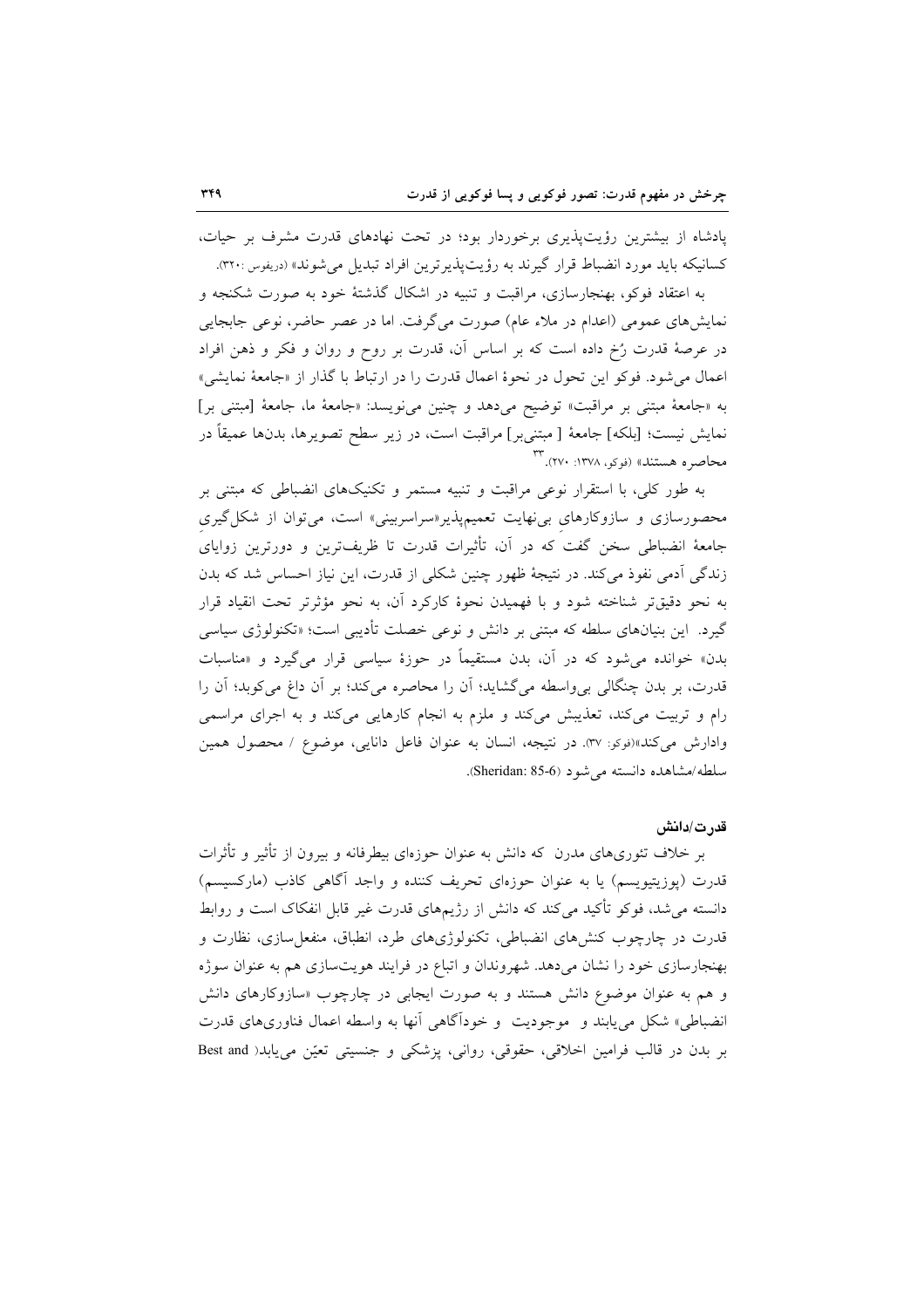Kellner: 50). قدرت نبايد امري متعارض با عقلانيت ارزيابي شود؛ بلكه كاملاً بالعكس شرطي ضروری برای ایجاد دانش است. فوکو، سازوکارهای قدرت را متضمن ابزارهای کارآمد برای تولید و انباشت معرفت میداند و می نویسد: «در اغلب نوشتهها، قدرت با صفاتی منفی همراه بوده است: قدرت محروم میکند، سرکوب میکند، سانسور میکند، ممانعت میکند، پنهان مي كند و مي يوشاند» (Smart:7). در حاليكه قدرت، توليدكننده است و وقتي كه قدرت از طريق سازوکارهایی همچون مشاهده، شیوههای ثبت و روندهای تحقیق و پژوهش اِعمال می شود؛ بدین معناست که قدرت راهی ندارد، جز آنکه دستگاههایی را برای شناخت پدید آورد، سازمان دهد و به کار اندازد. اعمال قدرت، ضرورتاً دستگاههای دانش را به حرکت در می آورد و فضاهایی را ایجاد میکند که در درون آنها دانش و رژیمهای حقیقت (Regimes of Truth) شکل می گیرد. حقیقت در این معنا، باید به عنوان سیستمی از رویههای نظمیافته برای تولید، تنظیم، توزیع، انتشار و نحوه بیان در رژیم سیاسی، اقتصادی و نهادی تولید حقیقت درک شود (Foucault,1980:133). فوكو بيان مي كند: «حقيقت مبتنى بر شكلي از گفتمان علمي و نهادهايي است که آن را تولید کردهاند؛ موضوع همیشگی انگیزش سیاسی و اقتصادی (برای تولید اقتصادی و همین طور تولید قدرت سیاسی) است، حقیقت، با اشکال گوناگون خود موضوع انتشار گسترده و مصرف در نهادهای آموزشی و اطلاعرسانی است، حقیقت تولید می شود و در دستگاههای بزرگ سیاسی و اقتصادی نظیر دانشگاه، نیروهای نظامی، نویسندگان، و رسانهها به عنوان موضوع مجادله سیاسی و منازعه اجتماعی (منازعات ایدئولوژیک) پخش و منتشر مي شود» (Foucault,1980:131-132).

فوکو رابطهٔ قدرت و دانش را از منظری بیرونی مورد توجه قرار نمی،دهد و یا یکی از آنها را نتیجه و پیامد یکی دیگر نمیداند؛ بلکه معتقد است که قدرت و دانش، مستقیماً بر یکدیگر دلالت می کنند و «هیچ رابطهٔ قدرتی بدون تشکیل حوزهای از دانش متصور نیست و هیچ دانشی هم نیست که متضمن روابط قدرت نباشد» (دریفوس: ٢٤). در این رویکرد، تکنولوژی قدرت در بردارندهٔ مجموعهای از گفتمانهای علمی است؛ زیرا ضرورت تشخیص، طبقهبندی، تعیین انواع مجازاتها و شناخت خصال مجرمان و روحیات آنها، موجب پیدایش حوزهٔای تازه از دانش، یعنی «آناتومی سیاسی بدن» شده و آن را در خدمت فناوریهای انضباطی قدرت قرار میدهد. بر این اساس، بهرهگیری فناوریهای قدرت از دانش، در راستای تمییز بهنجاریها از نابهنجاریها و شکلگیری نوعی «حصربندی گفتمانی» و «توزیع» و «انضباط» موجب می شود که مسائل اساساً سیاسی به زبان فنی– علمی و بی طرفانه مورد تحلیل قرارگیرد. پس می توان چنین نتیجه گرفت که «وقتی که قدرت از طریق سازوکارهایی ظریف اعمال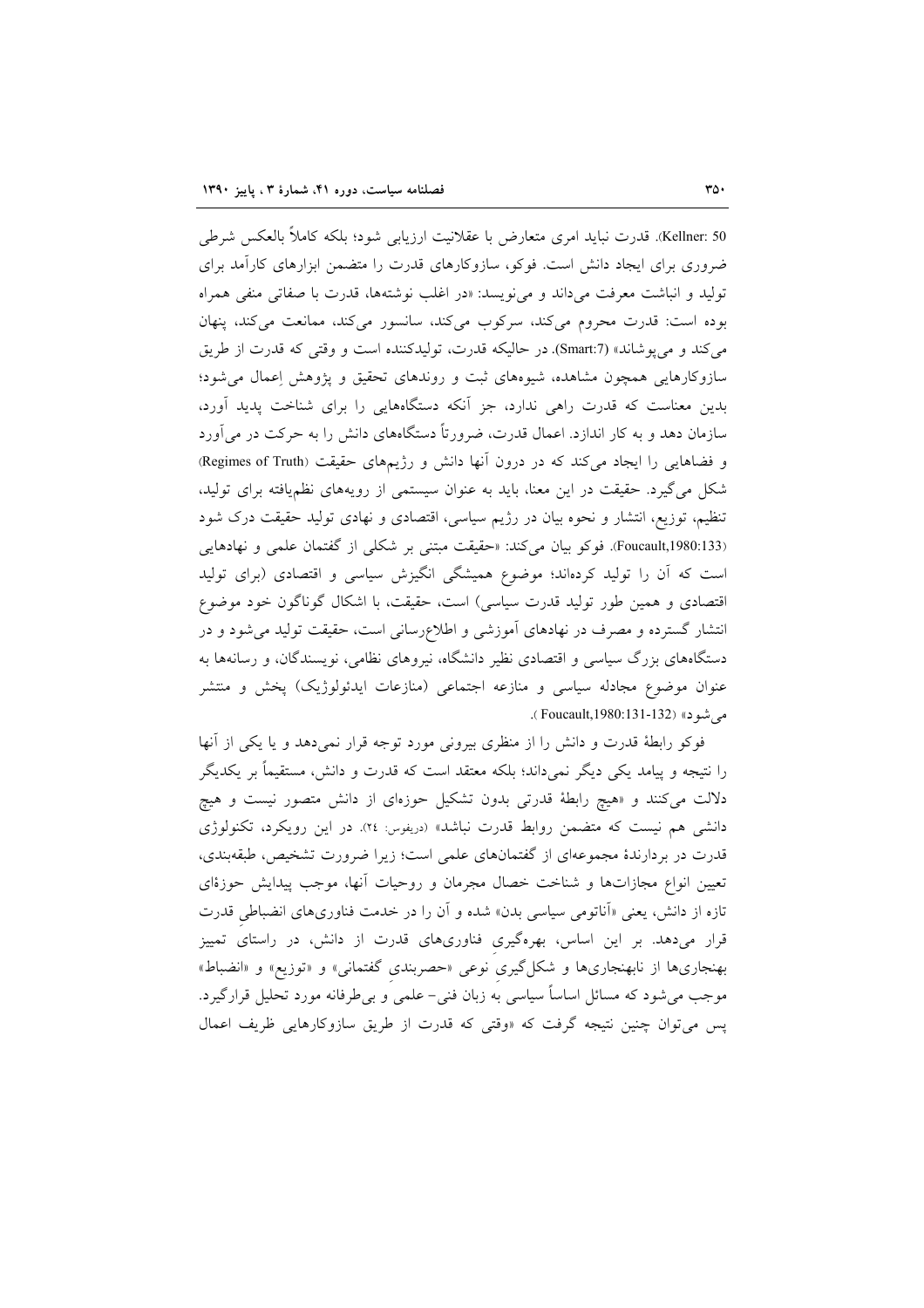می شود، راهی ندارد جز آنکه دستگاههایی را برای شناخت به وجود آورد، سازمان دهد و به كار انداز د» ( لوكس، ١٣٧٠: ٣٣٩).

#### قدرت و مقاومت

توجه حوزهٔ مقاومتهای صورت گرفته در برابر قدرت، ما را در فهم هرچه بهتر روابط قدرت یاری میدهد. به اعتقاد فوکو، «هیچ قدرت و یا اقتداری نمی توان یافت که در برابر خود مقاومت نیافریند» (Said, 1994) و در برابر هر رابطهای از قدرت، میتوان حوزهٔ ای کامل از «پاسخها، واکنشها و تدابیر ممکنه» را مشاهده کرد. در واقع، بر خلاف نگرش رایج که قدرت را امری تثبیت شده و جبری میدانند، نوعی تنش و ناپایداری همیشگی در روابط قدرت وجود دارد. فوکو ما را متوجه پیوند هستی شناختی میان قدرت و مقاومت میکند و از این طریق در صدد است که قرائتی غیردترمینیستی از سازوکارهای قدرت ارائه کند که بر اساس آن قدرت همواره مواجه با مقاومت بالقوه و بعضاً واقعي است. يس «نحوة اعمال قدرت ممكن است از طریق ماهیت مقاومتی که در برابر آن ایجاد میشود شناخته شود. مقاومت همیشه در روابط قدرت به عنوان «تقابل غيرقابل تقليل» مورد نظر قرار مي گيرد» (Monison, 1980: 8). در واقع، قدرت صرفاً در جریان مبارزهها، واکنشرها و مقاومتهایی جریان می،یابد که انسانها جهت بههم ریختن مناسبات قدرت صورت دادهاند. از این رو، مورد توجه قراردادن اشکال مقاومت صورت گرفته در برابر قدرت، ضرورتی اجتنابناپذیر محسوب می شود.

فوكو، هدف خود را در مطالعه و تحليل دقيقتر قدرت، ارائهٔ نوعي تحليل تجربي تر از قدرت تحت عنوان «اقتصاد جدید روابط قدرت» میداند که در آن، اشکال مقاومت در برابر انواع مختلف قدرت، به عنوان نقطهٔ عزیمت مورد توجه قرار می گیرد. او بهجای اینکه، قدرت را از نقطه نظر عقلانیت درونی آن و نظارت عقل بر قدرت تحلیل کند (چنانکه از زمان کانت مطرح شده بود)، روابط قدرت را بر پایهٔ مبارزات صورت گرفته در برابر آن مورد ارزیابی قرار میدهد. از اینرو، ایستادگی در برابر قدرت را در اشکال زیر به عنوان نقطهٔ عزیمت خود بر میگزیند، زنان در برابر مردان، فرزندان در برابر والدین، بیماران روانی در برابر روانکاوان.

# پ. تبارشناسی قدرت مدرن

مطالعات تجربی فوکو در بارهٔ مدرنیته، بر مسئلهٔ چگونگی ظهور و متمایز شدن اشکال مدرن قدرت از سایر اشکال سنتی قدرت، متمرکز است. از نظر وی، بقاء و استمرار مدرنتیه (حداقل در برخی از وجوه آن)، مرهون عملکرد رژیم جدید قدرت/دانش آن است. این رژیم، در بردارندهٔ فرأیندها، عملکردها، موضوعات تحقیق، موقعیتهای نهادی و فراتر از همهٔ اینها،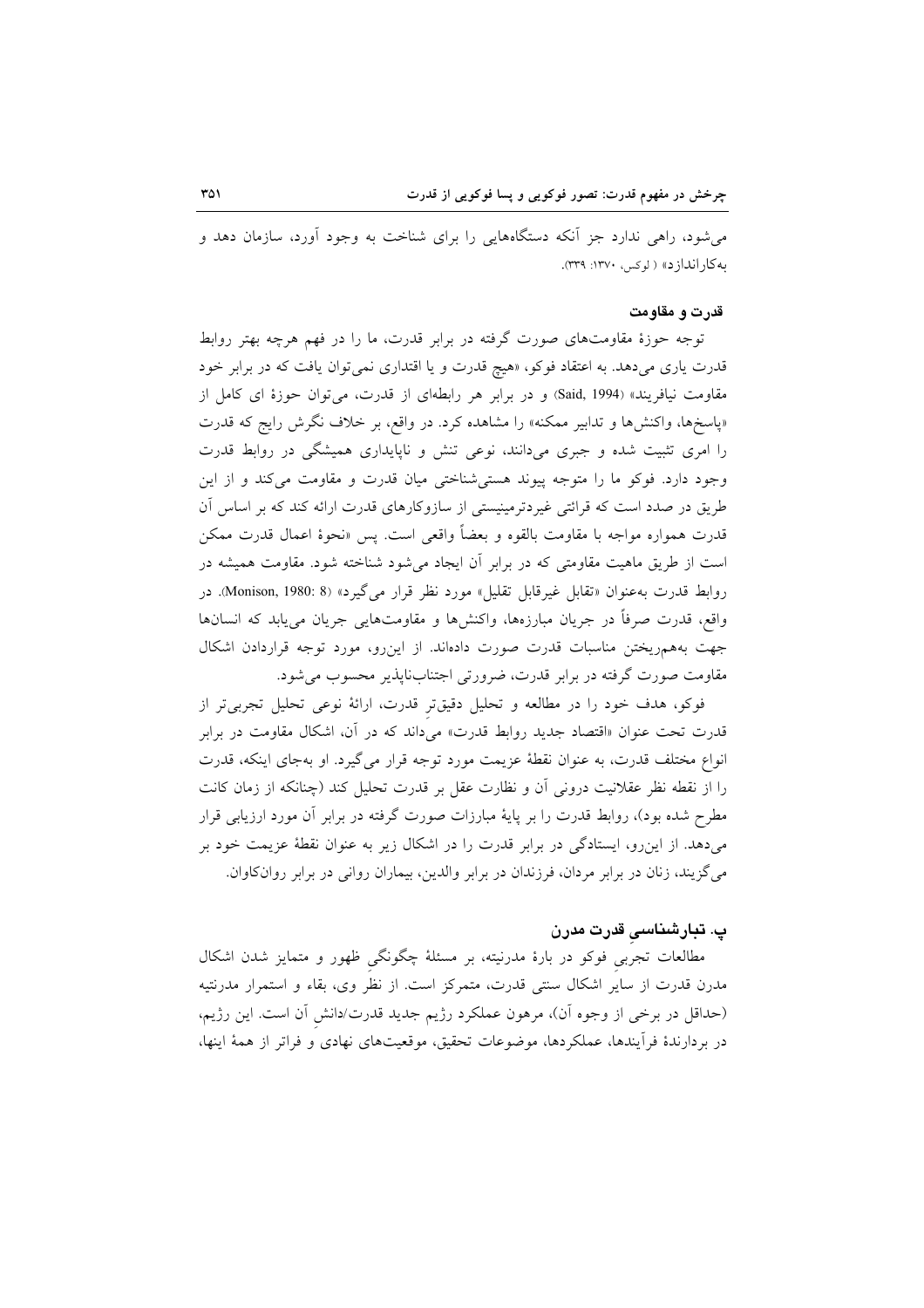مقدرات (ضوابطی) سیاسی است که آن را بطوری قابل ملاحظه، متفاوت از رژیمهای پیشین مي كند (Fraser: 137). كاربرد مفهوم «حكومت مندى» (Governmentality) از سوى فوكو جهت نشان دادن این نکته است که شکل مدرن قدرت در چارچوب دولت در قالب نهادها، دانشها و كنشهاى انضباطى به صورتى انضمامى موجوديت مى يابد و اعمال قدرت مرتبط با فرماسیون اقتصاد سیاسی، دیپلماتیک و تکنیکهای نظامی و مفهوم قرن هیجدهمی سیاستگذاری است (Mison,1980: 5) . چنان که فوکو تصریح میکند، حکومتمندی دارای چهار خصیصه مهم است: نخست اینکه در برگیرنده، ادارهکننده و مهارکننده تمام نیروها، امیال و فعالیتها در بدنی واحد است که در غیر این صورت، آنارشیک، خودتخریب و غیر سازنده بودند. دوم، حکومتمندی دارای نقاط بسیار متنوع از عملکرد و تقاضا از افراد گوناگون، تودهها و بخشهای مختلف جامعه، اخلاقیات و خواستههای آنها است. سوم، صرف ظر از محدود و مقید بودن به قواعد، حقوق و سایر گونههای مسئولیتپذیری قدرت، حکومتمندی از طریق گونهای از قدرتهای اجتماعی نامرئی و غیر پاسخگو عمل میکند. یکی از نمونههای بسیار خوب در این زمینه قدرت رمهگانی یا شبانی (pastoral power) است که از کلیسا وام گرفته شده و به حوزه دولت انتقال یافته است. نظم و کنترل مبتنی بر قدرت شبانی به نحوی بسیار مؤثر از طریق دانش و قواعد تنظیم رفتار و به طور هم زمان از طریق شخصی و عمومی ساختن و درجه بالا از اخلاق گرایی (برای ایجاد کنترل درونی) در جرم، گناه، و خطا انتظام یافته است. چهارم، حکومتمندی تعدادی از گفتمانهای اقناعی را که غیر مرتبط با قدرت، حکمرانی و دولت هستند را هم به خدمت میگیرد و هم تحت نفوذ خود در میآورد. این گفتمانها مشتمل بر گفتمانهای علمی (نظیر پزشکی، جرمشناسی، تعلیم و تربیت، روانشناسی، روانپزشکی، و جمعیت شناسی)، گفتمانهای مذهبی و گفتمانهای عمومی است. از این رو، حکومت مندی در قالبی غیر متمرکز، غیر یکپارچه، بدون چارچوب سیستمی و حتی با ثبات، و به شکل گونهای از قدرت و دانش در میان جوامع مدرن انتشار یافته است (Dryzek and others: 73-74). تكنيكهاى انضباطي قدرت كه از طريق نظارت و مشاهده اعمال می شود، قدرت را در پیوندی عمیق با دانش قرار میدهد و خشونت و خصلت نظامی قدرت را تعدیل کرده و با درونی کردن نظارت و کنترل مستمر، افراد را پذیرای آن میکند. این نحوهٔ نظارت از طریق فرآیندهای فردی سازی یا نظارتی سراسربینانه که از طریق سبک معماری و نوآوریهای سازمانی، به صورتی سلسلهمراتبی اعمال میشد و افراد را در ردههایی خاص نظیر زن/مرد، سالم/بیمار طبقهبندی می کرد تا آنچه که فوکو «بدنهای مفید و منقاد» می نامد، محقق شود. این شکل انضباطی قدرت بر یک یا چند نفر با اهداف ذیل اعمال می شد: «برای آنها مهارت، توانایی را برای کنترل خود شکل دهد، توانایی آنها برای عمل هماهنگ را افزون سازد،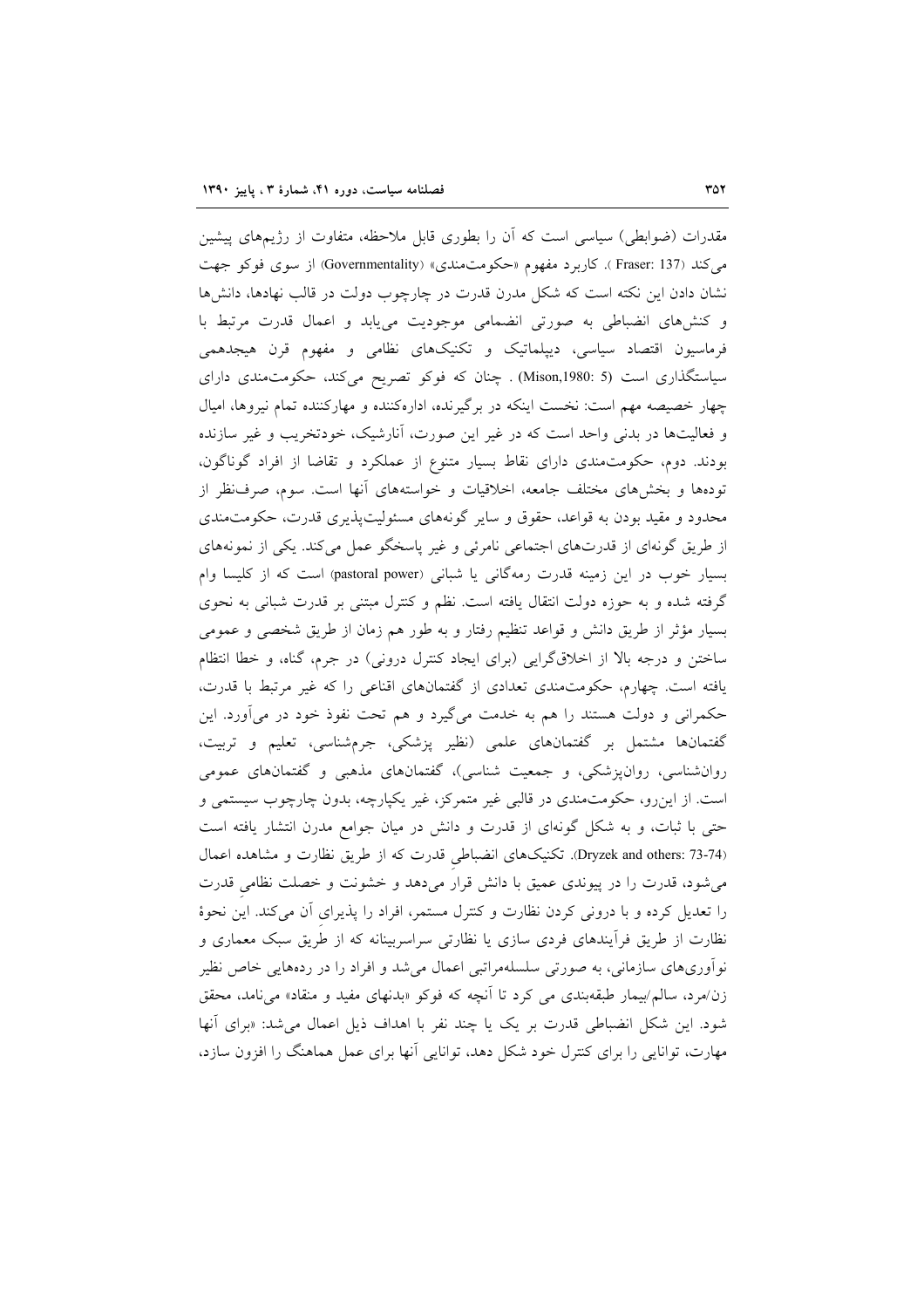أنها را در برابر فرمان و دستور منعطف کند، یا در مسیرهای دیگر خصوصیات آنها را قالب(يزي كند» (Foucault, 1980: 158-59 ). فوكو به منظور ارائه توصيفي دقيق از اين شكل قدرت، مفهوم «قدرت مشرف برحیات» (Bio power) را مورد توجه قرار می دهد که دارای دو خصلت «اعمال كنترل بر بدن»، «اعمال كنترل انضباطى» بر اجتماع به طور كلى است. او از طریق کاربست این مفهوم، موضوعات پیش روی قدرت/ دانش را در ارتباط با فاعل شناسا، جمعیت، بهداشت، الگوها و عادات، زندگی شهری و جنسیت مطرح می کند ( ,Best and Kellner 25 :1991). به زعم وي، گسترش انضباط در اين دوره همگام با ابداع فاعل شناسا به پيش میررود؛ یعنی برداشتی از انسان که دارای روح و ذهن، آگاهی، ندامت و دیگر وجوه درونی است که میتواند بوسیله عاملان دیگر شکل بگیرد. در نتیجه، هر یک از ما به عنوان کسانی تصویر می شویم که یاد گرفتهایم نظارت، سختگیری و طبقهبندی را مسئلهای عادی بدانیم و براساس خواست قدرت و در راستای پروژههای انضباطی، رفتار و شخصیتمان را قالببندی كنيم (هيندس، ١٣٨٠: ١٣٠).

چیزی که برای فوکو حائز اهمیت است نشان دادن این نکته است که سوژه مخلوق قدرت است. یعنی سوژه مخلوق سازوکارهای میکروفیزیک قدرت و فرأیند بهنجارسازی است. براین اساس، فرد واقعیتی است که پروردهٔ فن آوریهای ویژه قدرت در غالب تکنیکهای انضباطی است (هیندس: ١٣٥- ١٣٤). البته فوكو مناسبات جنسیت با قدرت را نه از منظر سركوب بلكه از زاویهٔ تقویت کنندگی و بازاًفرینی مورد توجه قرار میدهد که براساس آن، جنسیت و قدرت با هم همزیستی دارند و در «مارپیچهای جاودانی قدرت و لذت» به ذهنیت و سوژهٔ انسانی شکل می دهند.

## ت. نتيجەگيرى؛ تصور پسافوكويى از قدرت

فوکو همانند مارکس، وبر و نیچه چشمانداز نظری و سیاسی جدید در باره تحلیل قدرت ایجاد کرد که شاید بتوان آن را در قیاس با این متفکرین، حامل بنیادیترین و عینیترین دیدگاه تحلیلی از قدرت دانست. چشمانداز نظری بسیار درخشان که فوکو ایجاد کرد موجب شد در وجوه گوناگون، ارتباطی مؤثر میان نظریه سیاسی و پژوهشهای انتقادی در حوزههای علوم اجتماعی، ادبیات، مطالعات فرهنگی، انسانشناسی فرهنگی و تاریخ ایجاد شود. پژوهشگران حوزه پسااستعماری (Post-Colonialism) (نظیر ادوارد سعید، نیکلاس دِرکس، گایاتری چاکراوارتی اسپیواک)، نظریههای فمینیستی (ساندرا بارتکی، وندی براون، جودیث باتلر، باربرا گریشناک)، نظریههای انتقادی نژادی، نظریههای انتقادی حقوقی (کاترین فرانک، ژانت هالی، کیمبرلی گرینشاو)، و نظریهپردازان روابط بین|لملل (اَر. بی. جی. واکر، جیمز دردریان، ویلیام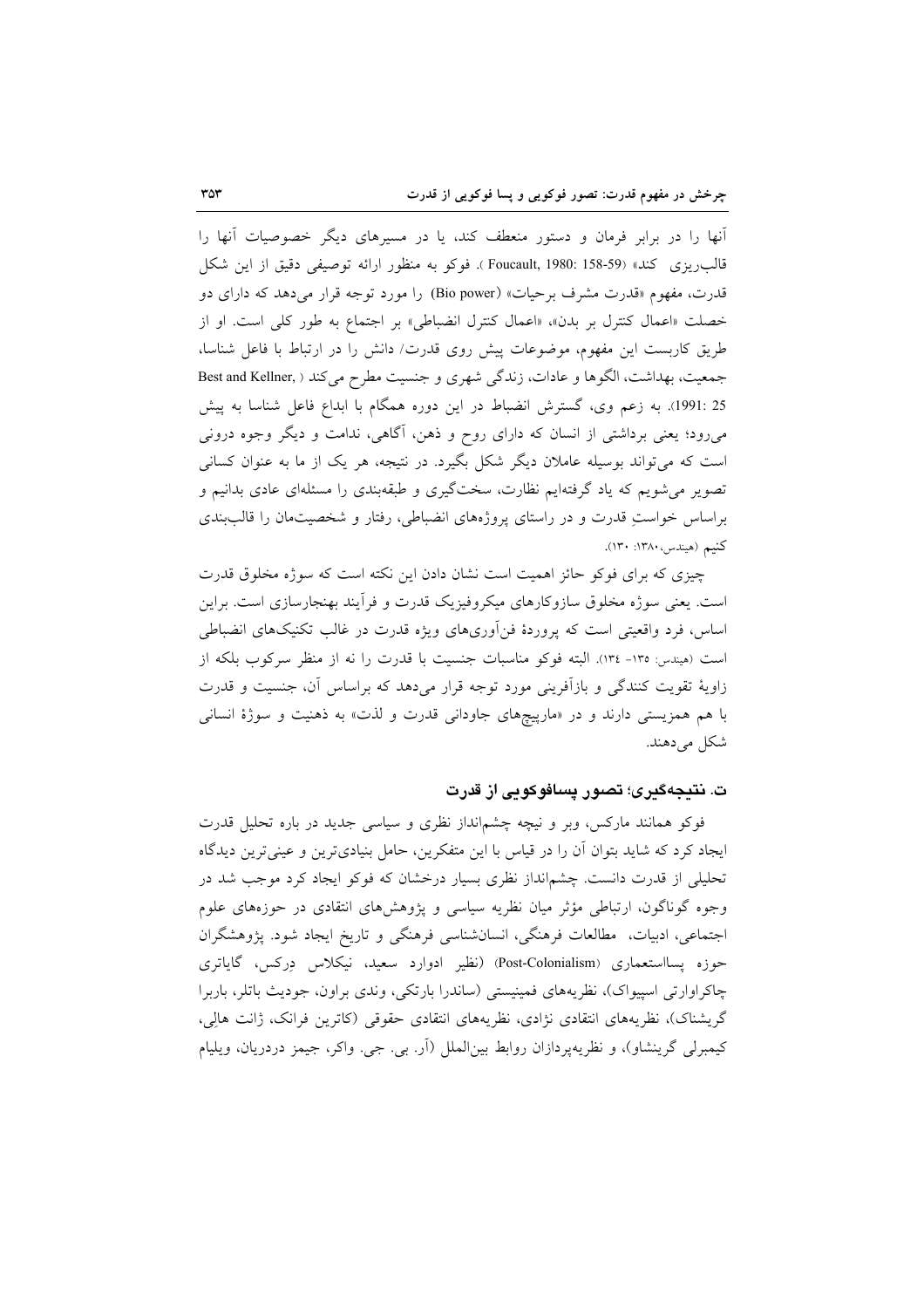کانولی) از تحلیل فوکو درباره قدرت، گفتمان و بدن بهره گرفتهاند. تعبیر مشهور فوکو در این باره كه «ما بايد سر پادشاه را بزنيم» و از تعاريف پادشاهمحور از قدرت عدول كنيم، موجب توجه جدی وی به تبارشناسی گونههای غیرمسلط و غیرحقوقی قدرت سیاسی و گشودن اشکالی از نهادها، کنشها، دانشها و هویتها در پژوهشهای سیاسی شد ( :Dryzek and others 75. براین اساس، موضع تحلیلی فوکو در بارهٔ قدرت، در برابر موضعی قرار میگیرد که وی از آن به گفتمان «حقوقی ــ قضایی» (Juridico – discoursive) تعبیر میکند. گفتمان حقوقی ــ قضایی از دورهٔ قرون وسطی رواج یافته بود و طبق آن، قدرت امری تصریح شده در چارچوب قانون در ارتباط با زبان و تعابیر حقوق و نهادهایی قانونی و نظر دولت مورد تحلیل میگرفت. در این دیدگاه، جهت بررسی قدرت دو مولفه اساسی مورد توجه قرار میگرفت: «۱. هویت نیروهای مسلط؛ ۲.مشروعیت یا مشروعیتیابی کمیت» (تورن،۱۳۸۰: ۲۸۱). در این گفتمان چنین تصور می شد که قدرت از نقطهای مرکزی اعمال می شود(حاکمیت)، شکلی منفی دارد (سرکوبگر، بازدارنده و منع کننده است) و براساس نوعی قرارداد که در آن تمایزی جدی میان حاکم و تابع وجود دارد، استوار است (Dean. 1994:290).

كاربرد مفهوم «حكومت مندي» (Governmentality) از سوى فوكو جهت نشان دادن اين نكته است که شکل مدرن قدرت در چارچوب دولت در قالب نهادها، دانشها و کنشهای انضباطی به صورتی انضمامی موجودیت می یابد و اعمال قدرت مرتبط با فرماسیون اقتصاد سیاسی، دیپلماتیک و تکنیکهای نظامی و مفهوم قرن هیجدهمی سیاستگذاری است (Mison,1980: 5). هر چند فوکو با بهرهگیری از مفهوم حکومتمندی و بسط مفهوم قدرت و ارائه تصوری شبکهای (hybridize) از آن که در متن همه روابط و تعاملات انسانی حاضر قلمداد می شود، خود را در معرض این اتهام قرار داده است که تصورش از قدرت آن قدر گسترده است که عملاً أن را بي محتوا ميسازد.هر چند بايد به خاطر داشت بحث فوكو در بارهٔ قدرت، بحثي در باره جوامع توسعهیافتهٔ مدرن است که در آنها روندهای دموکراتیک به نحوی اساسی تحقق یافته است و ساختار متمرکز قدرت دولتی تضعیف شده است. در این حالت، قدرت دیگر بر خلاف تصور سنتي، «سخنراني عرضه شده از فراز كرسي نيست، بلكه مجموعهاي از گزارههاست که به گونهای مستقل در تمامی نهادها تولید می شود و به میزانی که کمتر دست به دامن ارادهٔ عالیه شود و بیشتر در گرو مشاهده عینی و بلکه علم باشد، نافذتر قلمداد میشود (Foucault, 1978:139-142).

به رغم نقد دیدگاه دولت¤حور از قدرت در دیدگاه فوکو، واقعیت این است که دولت همچنان جایگاه محوری خود را حفظ کرده و نقش محوری در مشروعیت سیاسی در مدرنیته متأخر دارد. نادیده گرفتن حق انحصاری قدرت دولت و ظرفیت و حق اّن برای عمل به عنوان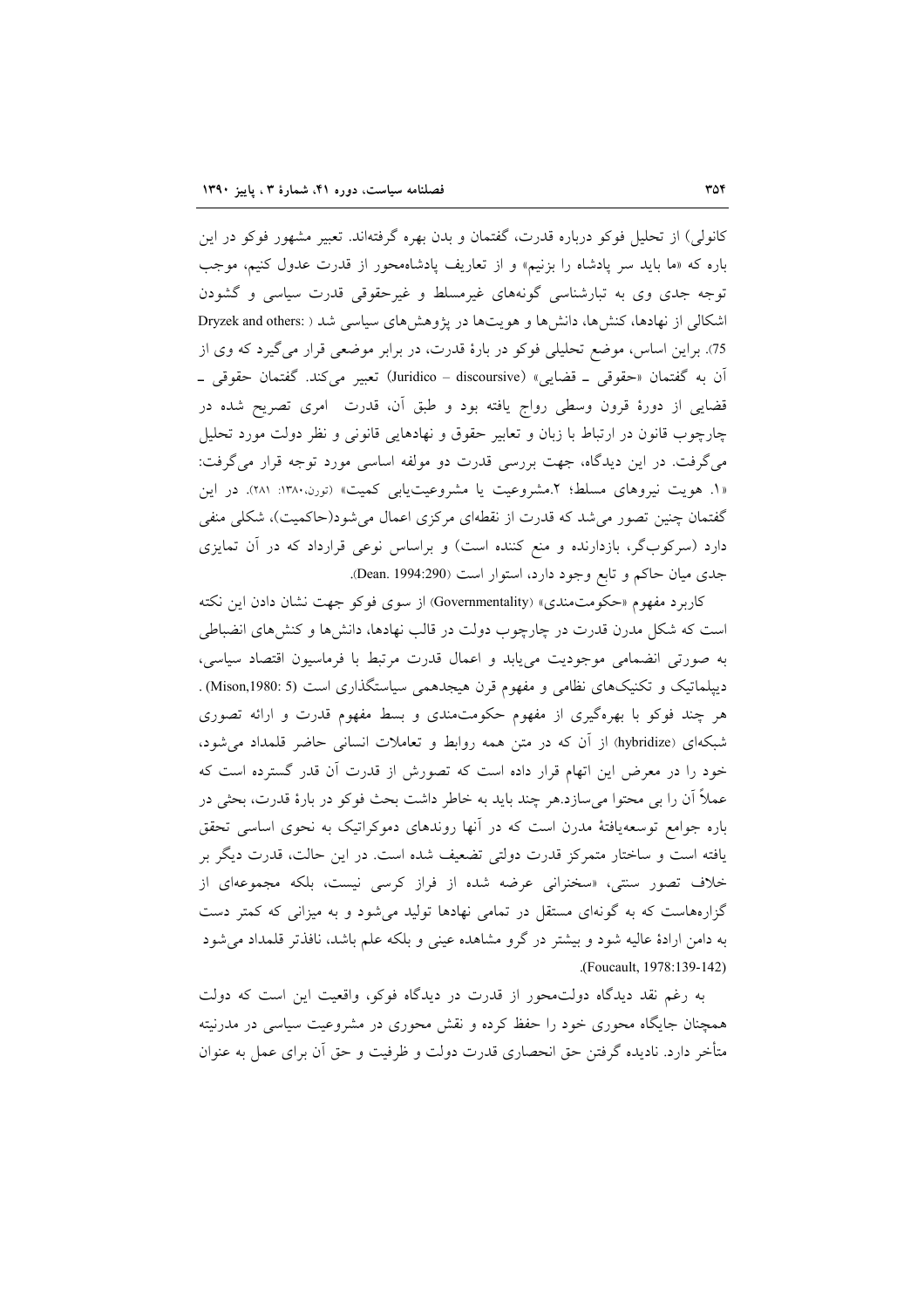تنها کانون مشروع اقدام و عمل سیاسی به معنای چشمپوشی از واقعیتی آشکار است. عنصر مشروعیت از آنجا در تحلیل فوکو وارد نشده است که او عقلانیت سیاسی را نه امری ذاتی و یا پیشینی، بلکه امری تحققی و فرایندی در چارچوب خود مشروعیتبخشی قدرت قلمداد میکند که ممکن است برای سنجش الگوهای مشروع قدرت و تحلیل چگونگی تحول در میزان مشروعیت قدرت چندان کارساز نباشد. نقد دیگر که در این راستا می توان به نظریه او وارد کرد توجه صرف به قدرت در چارچوب داخلی اَن و نادیده گرفتن مؤلفههای بینالمللی نظیر نقش قدرتهای بینالمللی، جمعیتهای فراملی، سازمانهای بینالمللی به خصوص فرایندهای ناشی از جهانی شدن است.«نانسی فراسر» در مقالهای با عنوان «دیدگاه فوکو درباره قدرت مدرن: بینش تجربی و آشفتگی هنجاری» به نقد برخی مسائل میپردازد. فراسر ابتدا با اتخاذ نگرشی همدلانه در باره روش تبارشناسی فوکو، نشان میدهد که او چگونه در صدد طبقهبندی پرسشهایی در رابطه با مشروعیت یا اعتبار هنجاری بوده و اینکه چگونه تصوری بدیع از قدرت به خصوص در رابطه با قدرت مشرف بر حیات ارائه کرده است. اما مشکلی که او مطرح میکند این است که چگونه میتوانیم تلاش فوکو برای تحلیل تجربی و توصیفی قدرت را با ابهامات مربوط به «مبانی هنجاری» سازش دهیم؟ چرا فوکو تمایزی میان مفاهیم اقتدار، زور، خشونت، استیلا و مشروعیت قائل نمیشود و همه را ذیل مفهوم فراگیر قدرت میآورد؟ چرا در دیدگاه فوکو که هیچ تعریفی واژه مقاومت نمیشود، مقاومت بر اطاعت اولویت دارد؟ در غیاب معیارهای هنجاری، چرا باید در برابر سلطه مقاومت کرد؟ نتیجه گیری فراسر پس از ارائه چندین پیش بینی ناموفق برای حل این تنش، این است که فوکو در میانه دو موضع نسبتاً نارسا در نوسان است: «از یک طرف، او مفهومی از قدرت را می پذیرد که به او اجازه میدهد هیچ کدام از وجوه قابل اعتراض مدرنیته را تقبیح نکند. اما در همان هنگام و از طرف دیگر سخنان مأیوس کننده او ما را متقاعد میسازد که اساساً مدرنیته فاقد هیچگونه وجه نجاتبخشي است» (Fraser,1994: 144). معهذا، تحليل غني فوكو از قدرت در قالب توجه به گفتمان، رژیمهای حقیقت، عقلانیت سیاسی و فرمول بندی خاص این مفاهیم در قالب حکومتمندی، چارچوبی پسا مارکسیستی را برای مفصل بندی اهمیت دانش و حقیقت فراهم کرد. این تحلیل از یک سو به نحوی کاملاً آشکار با تمایزبندی ایدئولوژی/ ماترپالیسم در مارکسیسم تمایز داشت و از سوی دیگر با سنتهای لیبرال و هگلی که برای ایدئولوژی سیاسی ارزشی حقیقی قائل بود، تفاوت داشت. محوریت و اجتنابناپذیری قدرت در اندیشه فوکو او را در میان نظریهپردازان سنت واقع گرا که از توسیدید و ماکیاولی تا مورگنتا ادامه یافته است قرار میدهد؛ اما تأکید او بر گفتمان، طرح مفهوم مقاومت به عنوان ملازم همیشگی قدرت و نقد حاکمیت به نحوی قابل ملاحظه ماتریالیسم و دولتمحوری این سنت را به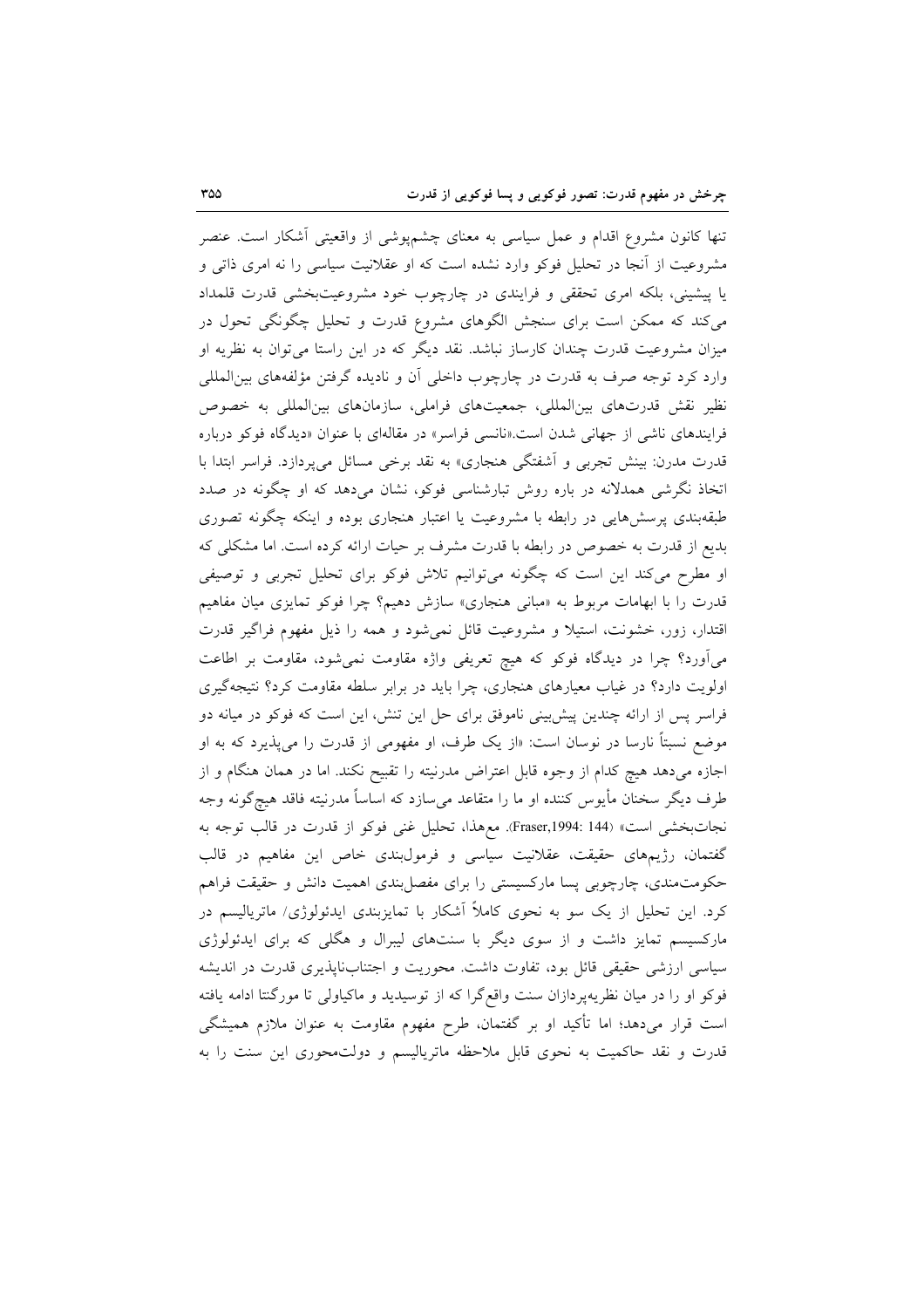چالش می کشد. بداعت کار فوکو، طرح مجموعهای از قواعد تازه جهت نحوه صورتبندی قدرت به شکل کنونی آن است که می توان آنها را چنین برشمرد:

نخست، انکه او در یی اَن بود تا تکنیکهای انضباطی قدرت را همچون عامل سامان بخش و توليدي ببيند، نه چون حكمي سركوبگر و تحديد كننده؛

دوم، او در یی آن برآمد تا روشهای کیفری و تنبیهی را همچون مجموعهای از فنون و اعمال ویژهی دارای قدرت خاص خود ببیند، نه همچون بازتاب یا نتیجه نیروهای دیگر از قبیل ساختارهای اجتماعی یا نهادهای قانون گذاری؛

سوم، او در یی آن برآمد تا با طرح دانش/ قدرت، پیوند قدرت و آزادی و نفی ساختار دولت به عنوان یگانه ساختار هویت بخش، در جهت هر چه انسانیتر کردن نحوهٔ عملکرد تکنولوژی قدرت و فراهم آوردن نوعی آزادسازی و سازندگی(در مقابل سرکوب و بازدارندگی قدرت) در چارچوب دولت مدرن) تلاش کند.

در مجموع، به رغم بداعت فوکو در تأمل در باب اندیشه سیاسی، به خصوص تمرکز بر ماهيت قدرت، حكمراني، آزادي و حقيقت اين نكته قابل ملاحظه است كه او خود را به عنوان نظریهپرداز سیاسی نمیدانست و پژوهشهای خود را به حوزه مسائل زندگی سیاسی محدود نمیکرد. تأملات او در باب دانش و معرفتشناسی، اخلاق، روانپزشکی، تاریخ، حوزهایی گسترده از فعالیتهای پژوهشی را در وی ایجاد کرده بود. به تأکید خود فوکو، هدف اصلی اش نه تحلیل پدیده قدرت، بلکه خلق تاریخی با شکل متفاوت برای فهم چگونگی تبدیل انسان به سوژه است (Foucault, 1982: 139-142. به علاوه، تأملات فوکو درباره قدرت هنگامی برای نظریه سیاسی مفید است که قدرت با وجه سیاسی آن یکسان قلمداد نشود. اگر امر سیاسی صرفاً به حضور قدرت ارجاع داده نشود، باید هر گونه کنش، فعالیت و رابطه اجتماعی نیز در ادراکی فراگیر سیاسی قلمداد شود.

### منابع و مآخذ:

### الف. فارسي:

۱. بارنز، اریک، (۱۳۸۱)، *میشل فوکو*. ترجمه بابک احمدی. تهران: نشر ماهی. ۲. بشیریه، حسین، (۱۳۷٦–۱۳۷۷)، اندیشهٔ مدرن و پست مدرن. **ج***زوهٔ درسی مقطع کارشناسی/رشد علوم سیاسی دانشگاه* تصران . ۳. بشیریه، حسین (۱۳۷۸). *دولت و جامعهٔ مدنی* (گفتمانهای جامعهشناس<sub>ی</sub> سیاسی). قم: نقدونظر . ٤. بشیریه، حسین(٢) (١٣٧٨). . *نظریههای فرهنگ در قرن بیستم.* تهران: مؤسسهٔ فرهنگ<sub>ی</sub> آینده پویان. ۵. بشیریه، حسین (۳) (۱۳۷۸)، . *سیری در نظریههای جدید در علوم سیاسی.* تهران: نشر علوم نوین. ٦. پایا، علی، (١٣٧٦)، **جایگاه مفهوم صدق در آرای فوکو**. *مجلهٔ فرهنگ*. ش ٢٢. ۷. تورن، آلن، (۱۳۸۰)، ن*قد مدرنیته.* ترجمه مرتضی مردیها. تهران: گام نو.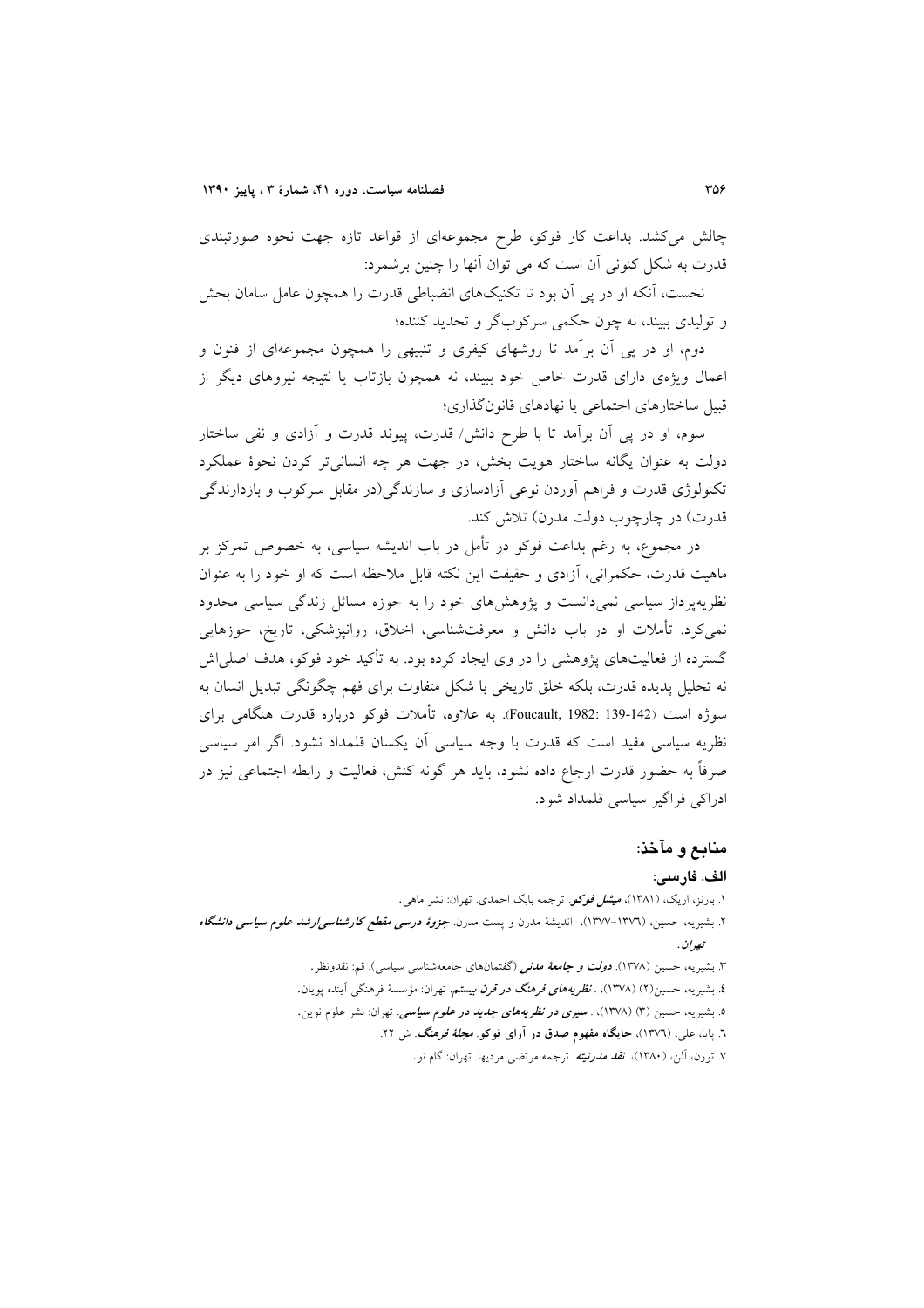- ۸ خالقی، احمد، (۱۳۸۲)، *قدرت، زبان و زندگی روزمره.* رسالهٔ دکترای علوم سیاسی دانشگاه تهران، به راهنمایی حسین بشيريه. سال تحصيلي.
- ۹. دریفوس، هیوبرت؛ رابینو، پل، (۱۳۷۸)، *میشل فوکو: فراسوی ساختگرایی و هرمنیوتیک.* ترجمهٔ حسین بشیریه. تهران: نبي .
	- ۱۰. ضعیہ ان، محمد، (۱۳۷۹)، م*یشل فوکو: دانش و قلیوت*. تھران: هرمس.
- ۱۱. فوکو، میشل، (۱۳۷۲)، (مصاحبه) قدرت. در: عزتالله فولادوند. میشل فوکو: رازبینی و راستگویی<sub></sub>. *مجلهٔ نگاه نو،* آذر و
	- ۱۲. فوکو، میشل، (۱۳۷۸)، م*واقبت و تنبیه: تولد زندان.* ترجمهٔ نیکو سرخوش و افشین جهاندیده. تهران: نشر نی.
- ۱۳. فوکو، میشل، (۱۳۸۱)، نیچه، تبارشناسی و تاریخ. ترجمهٔ نیکو سرخوش و افشین جهاندیده. در: لارنس کهون (ويراستار). *از مدرنيسم تا پُستمدرنيسم تهر*ان: نشر ني.
	- ۱۶. کلگ، استوارت اَر، (۱۳۸۰). **چ***ارچوبهای قدرت***.** ترجمهٔ مصطفی یونسی. تهران: پژوهشکدهٔ مطالعات راهبردی.
- ۱۵. لوکس، استیون، (۱۳۷۰)، ق*درت؛ فر انسانی یا شر شیطانی.* ترجمهٔ فرهنگ رجایی. تهران: مؤسسهٔ مطالعات و تحقیقات فرهنگے ِ.
	- ۱٦. ماتيوز، اريک (١٣٧٨). *فلسفة فرانسه در قرن بيستم.* ترجمهٔ محسن حکيمي. تهران: ققنوس.
	- ۱۷. هیندس، باری، (۱۳۸۰)، **گفتارها***ی قدرت(از هایز تا فوکو).* **ت**وجمه مصطفی بونسی.تهران: نشر شیرازه.

# ب. خارجي:

- 1. Barthes, R(1977). Elements of Semiology, trans. A. Lavers and C. Smith. New York. Hill and Wang
- 2. Bernstein, Richard J(1991) . The New Constellation: The Ethical-Political Horizons of Modernity-Postmodernity . Cambridge: The M.I.T press.
- 3. Best, Steven and Kelner, Douglas (1991). Postmodern Theory: Critical Interrogations. NewYork. The Guilford Press.
- 4. Butler, J(2004). Undoing Gender. NewYork: Routledge.
- 5. Conner. Steven (1997). Postmodern Culture. Second Edition. London: Blackwell.
- 6. Dean, Mitchell(1994). Foucault obsession with west Modernity. In: Barry Smart. Michel Foucault. Vol, 2. London: Routledge.
- 7. Deleuze, G(1995). Postscript on Control Science. In negotiations: 1972-1990, trans M. Joughin. NewYork: Columbia University press.
- 8. Dryzek, John S. and others(2006). The Oxford Handbooks of Political Science. Oxford: Oxford University Press.
- 9. Hall, S (ed.)( 1997). Representation: Cultural Representations and Signifying Practices. London: Sage
- 10. Said, Edward(1994). Michele Foucault. In: Bary smart (Ed). Michel Foucault. London: Routledge. Vol 2
- 11. Foucault, Michel(1972). The Archeology of Knowledge. London: Tavistock Publication.
- 12. Foucault, Michel(1978). The History of Sexuality. Volume 1. New York.
- 13. Fraser, Nancy. Foucault on modern power. In: Barry smart (Ed)(1994). Michel Foucault. London: Routledge. Vol 2.
- 14. Foucault, Michel (1980). Power/Knowledge: Selected Interviews and Other writings. 1972-79. Ed. by Colin Gordon New York: pantheon.
- 15. Foucault, Michel(1982). Politics, Philosophy, Culture. London: Routledge.
- 16. Mison, Jeff(1980). Strategies for Socialist? Foucault's conception of power. Economy & society. vol. 9.
- 17. Fraser, Nancy(1994). Foucault on Modern Power: Empirical Insight and Normative Confusions. In: Bary Smart. Michel Foucault. London: Routledge.
- 18. Luke, Timothy w(1990). Social Theory and Modernity: Critique, Dissent and Revelation. London: sage.